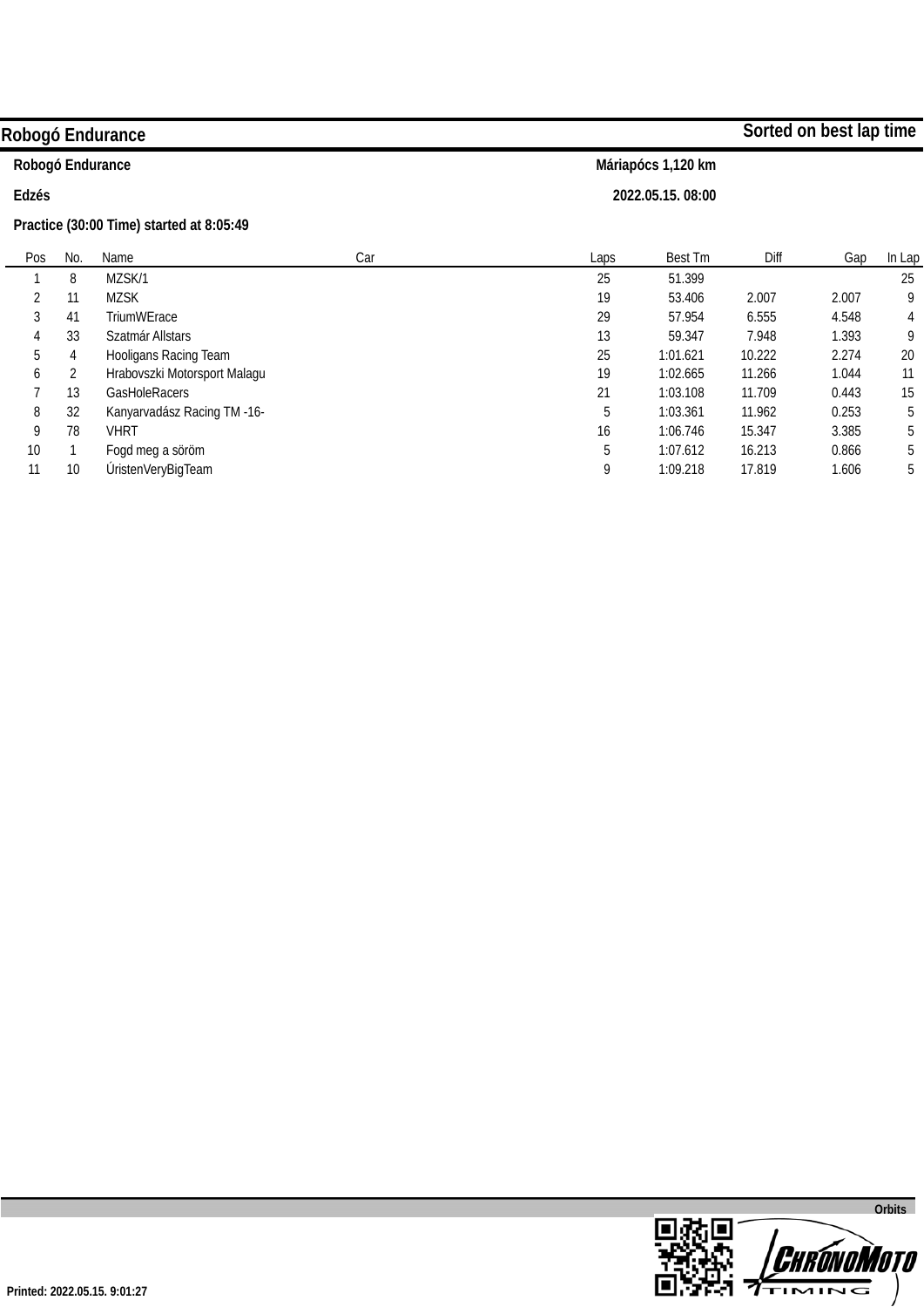|                |                | Robogó Endurance                         |     |      |                    |        | Sorted on best lap time |        |
|----------------|----------------|------------------------------------------|-----|------|--------------------|--------|-------------------------|--------|
|                |                | Robogó Endurance                         |     |      | Máriapócs 1,120 km |        |                         |        |
| Edzés          |                |                                          |     |      | 2022.05.15.08:00   |        |                         |        |
|                |                | Practice (30:00 Time) started at 8:05:49 |     |      |                    |        |                         |        |
| Pos            | No.            | Name                                     | Car | Laps | Best Tm            | Diff   | Gap                     | In Lap |
| Gyari          |                |                                          |     |      |                    |        |                         |        |
|                | 41             | TriumWErace                              |     | 29   | 57.954             |        |                         | 4      |
| $\overline{2}$ | 33             | Szatmár Allstars                         |     | 13   | 59.347             | 1.393  | 1.393                   | 9      |
| 3              | $\overline{2}$ | Hrabovszki Motorsport Malagu             |     | 19   | 1:02.665           | 4.711  | 3.318                   | 11     |
| 4              | 13             | GasHoleRacers                            |     | 21   | 1:03.108           | 5.154  | 0.443                   | 15     |
| 5              | 32             | Kanyarvadász Racing TM -16-              |     | 5    | 1:03.361           | 5.407  | 0.253                   | 5      |
| 6              | 78             | <b>VHRT</b>                              |     | 16   | 1:06.746           | 8.792  | 3.385                   | 5      |
|                |                | Fogd meg a söröm                         |     | 5    | 1:07.612           | 9.658  | 0.866                   | 5      |
| 8              | 10             | ÚristenVeryBigTeam                       |     | 9    | 1:09.218           | 11.264 | 1.606                   | 5      |
| teszt          |                |                                          |     |      |                    |        |                         |        |
|                | 8              | MZSK/1                                   |     | 25   | 51.399             |        |                         | 25     |
| $\overline{2}$ | 11             | <b>MZSK</b>                              |     | 19   | 53.406             | 2.007  | 2.007                   | 9      |
| Verseny        |                |                                          |     |      |                    |        |                         |        |
|                | 4              | Hooligans Racing Team                    |     | 25   | 1:01.621           |        |                         | 20     |

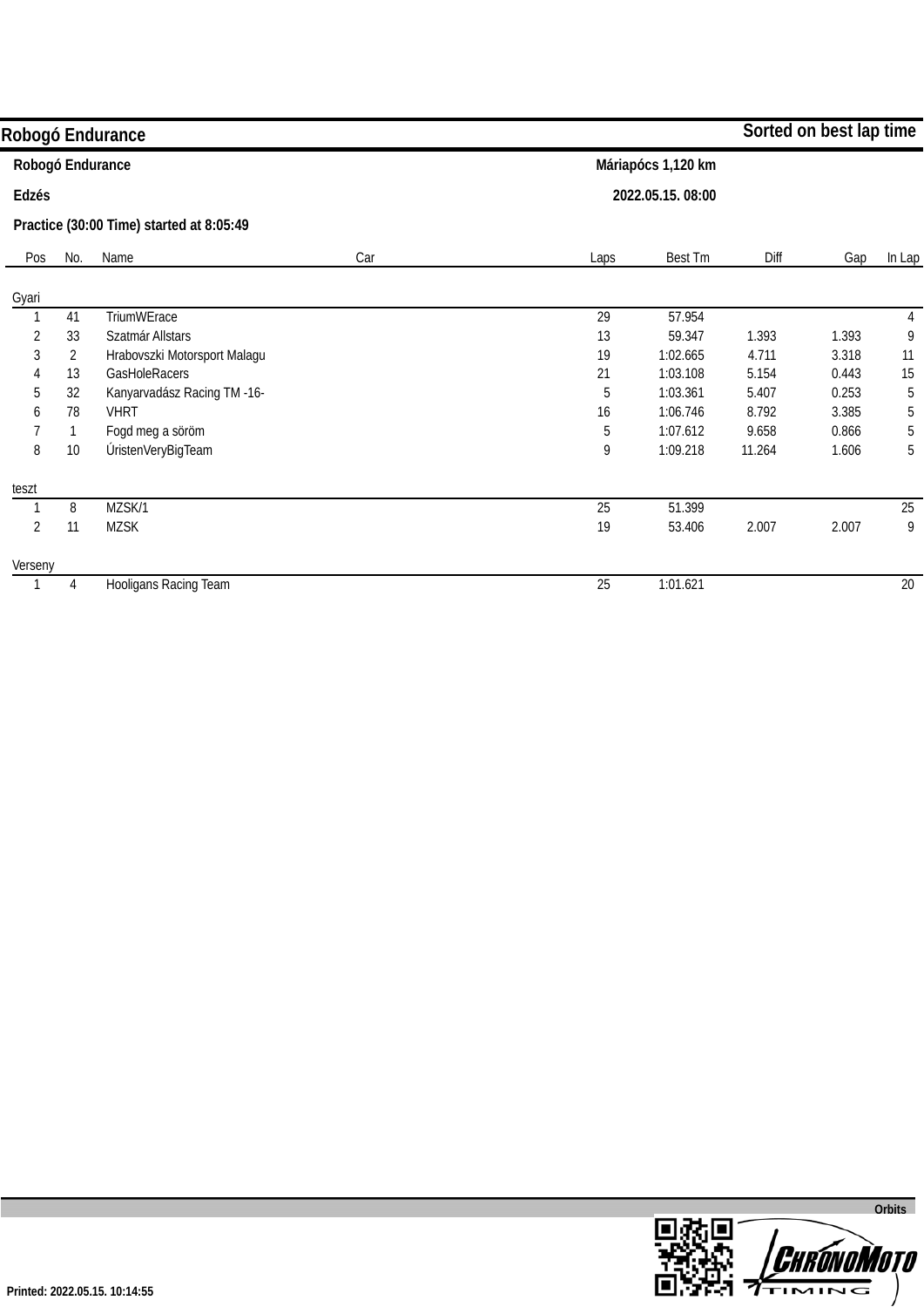|                         | Robogó Endurance |                                          |                         |                           |                      |                 |                                  |                      |                         |                                    |                      |
|-------------------------|------------------|------------------------------------------|-------------------------|---------------------------|----------------------|-----------------|----------------------------------|----------------------|-------------------------|------------------------------------|----------------------|
|                         | Robogó Endurance |                                          |                         |                           |                      |                 |                                  | Máriapócs 1,120 km   |                         |                                    |                      |
| Edzés                   |                  |                                          |                         |                           |                      |                 |                                  | 2022.05.15.08:00     |                         |                                    |                      |
|                         |                  | Practice (30:00 Time) started at 8:05:49 |                         |                           |                      |                 |                                  |                      |                         |                                    |                      |
|                         |                  |                                          | (41) TriumWErace        |                           |                      | $\mathbf{3}$    | 1:09.368                         | $+7.747$             | 4                       | 1:05.382                           | $+2.274$             |
| $(8)$ MZSK/1            |                  |                                          | $\overline{1}$          | 1:16.412                  | $+18.458$            | 4               | 1:08.888                         | $+7.267$             | 5                       | 1:03.329                           | $+0.221$             |
| $\mathbf{1}$            | 1:11.652         | $+20.253$                                | $\boldsymbol{2}$        | 1:00.528                  | $+2.574$             | 5               | 1:06.589                         | $+4.968$             | 6                       | 3:17.867                           | $+2:14.759$          |
| $\overline{\mathbf{c}}$ | 56.979           | $+5.580$                                 | 3                       | 58.379                    | $+0.425$             | 6               | 1:05.933                         | $+4.312$             | 7                       | 1:19.774                           | $+16.666$            |
| 3                       | 54.034           | $+2.635$                                 | 4                       | 57.954                    |                      | $7\phantom{.0}$ | 1:06.758                         | $+5.137$             | 8                       | 1:12.705                           | $+9.597$             |
| 4                       | 53.574           | $+2.175$                                 | 5                       | 58.586                    | $+0.632$             | 8               | 1:04.311                         | $+2.690$             | 9                       | 1:11.386                           | $+8.278$             |
| 5                       | 52.808           | $+1.409$                                 | 6                       | 58.285                    | $+0.331$             | 9               | 1:04.057                         | $+2.436$             | 10                      | 1:08.920                           | $+5.812$             |
| 6                       | 53.094           | $+1.695$                                 | 7                       | 57.969                    | $+0.015$             | 10              | 1:04.178                         | $+2.557$             | 11                      | 1:06.257                           | $+3.149$             |
| 7                       | 52.558           | $+1.159$                                 | 8                       | 59.104                    | $+1.150$             | 11              | 1:03.781                         | $+2.160$             | 12                      | 1:06.869                           | $+3.761$             |
| 8                       | 54.307           | $+2.908$                                 | 9                       | 57.969                    | $+0.015$             | 12              | 1:02.870                         | $+1.249$             | 13                      | 1:05.708                           | $+2.600$             |
| 9                       | 8:21.889         | $+7:30.490$                              | 10                      | 1:11.093                  | $+13.139$            | 13              | 1:02.982                         | $+1.361$             | 14                      | 1:05.881                           | $+2.773$             |
| 10                      | 1:08.358         | $+16.959$                                | 11                      | 1:08.256                  | $+10.302$            | 14              | 2:06.433                         | $+1:04.812$          | 15                      | 1:03.108                           |                      |
| 11                      | 55.380           | $+3.981$                                 | 12                      | 1:03.193                  | $+5.239$             | 15              | 1:10.212                         | $+8.591$             | 16                      | 1:03.603                           | $+0.495$             |
| 12                      | 55.490           | $+4.091$                                 | 13                      | 1:01.582                  | $+3.628$             | 16              | 1:05.755                         | $+4.134$             | 17                      | 1:03.172                           | $+0.064$             |
| 13                      | 52.705           | $+1.306$<br>$+0.947$                     | 14                      | 1:02.388<br>1:02.255      | $+4.434$             | 17              | 1:03.224<br>1:03.400             | $+1.603$<br>$+1.779$ | 18<br>19                | 2:27.255<br>1:08.298               | $+1:24.147$          |
| 14<br>15                | 52.346<br>52.257 | $+0.858$                                 | 15<br>16                | 1:01.054                  | $+4.301$<br>$+3.100$ | 18<br>19        | 1:01.905                         | $+0.284$             | 20                      | 1:06.122                           | $+5.190$<br>$+3.014$ |
| 16                      | 51.802           | $+0.403$                                 | 17                      | 1:00.072                  | $+2.118$             | $20\,$          | 1:01.621                         |                      | 21                      | 1:04.282                           | $+1.174$             |
| 17                      | 53.661           | $+2.262$                                 | 18                      | 59.526                    | $+1.572$             | 21              | 1:04.251                         | $+2.630$             |                         |                                    |                      |
| 18                      | 52.509           | $+1.110$                                 | 19                      | 59.603                    | $+1.649$             | 22              | 1:02.193                         | $+0.572$             |                         | (32) Kanyarvad疽 z Racing TM -16-   |                      |
| 19                      | 51.630           | $+0.231$                                 | 20                      | 59.138                    | $+1.184$             | 23              | 1:03.004                         | $+1.383$             | $\overline{1}$          | 1:20.154                           | $+16.793$            |
| 20                      | 52.393           | $+0.994$                                 | 21                      | 1:15.312                  | $+17.358$            | 24              | 1:01.859                         | $+0.238$             | 2                       | 1:07.516                           | $+4.155$             |
| 21                      | 52.005           | $+0.606$                                 | 22                      | 1.05.454                  | $+7.500$             | 25              | 1:01.956                         | $+0.335$             | 3                       | 1:07.205                           | $+3.844$             |
| 22                      | 51.515           | $+0.116$                                 | 23                      | 1:02.922                  | $+4.968$             |                 |                                  |                      | 4                       | 1:04.757                           | $+1.396$             |
| 23                      | 51.446           | $+0.047$                                 | 24                      | 1:01.711                  | $+3.757$             |                 | (2) Hrabovszki Motorsport Malagu |                      | 5                       | 1:03.361                           |                      |
| 24                      | 53.990           | $+2.591$                                 | 25                      | 1:01.084                  | $+3.130$             | $\mathbf{1}$    | 1:25.124                         | $+22.459$            |                         |                                    |                      |
| 25                      | 51.399           |                                          | 26                      | 1:01.024                  | $+3.070$             | $\overline{2}$  | 1:16.402                         | $+13.737$            | (78) VHRT               |                                    |                      |
|                         |                  |                                          | 27                      | 1:00.824                  | $+2.870$             | 3               | 1:14.312                         | $+11.647$            | $\overline{1}$          | 1:19.206                           | $+12.460$            |
| $(11)$ MZSK             |                  |                                          | 28                      | 1:00.028                  | $+2.074$             | 4               | 1:14.445                         | $+11.780$            | $\boldsymbol{2}$        | 1:09.988                           | $+3.242$             |
| $\mathbf{1}$            | 1:16.094         | $+22.688$                                | 29                      | 1:00.251                  | $+2.297$             | 5               | 1:10.745                         | $+8.080$             | 3                       | 1:08.116                           | $+1.370$             |
| $\overline{2}$          | 57.367           | $+3.961$                                 |                         |                           |                      | $\bf 6$         | 1:12.984                         | $+10.319$            | 4                       | 1:07.881                           | $+1.135$             |
| 3                       | 56.188           | $+2.782$                                 |                         | (33) Szatm疵 Allstars      |                      | $\overline{7}$  | 1:08.637                         | $+5.972$             | 5                       | 1:06.746                           |                      |
| 4                       | 55.489           | $+2.083$                                 | $\overline{1}$          | 1:16.810                  | $+17.463$            | 8               | 1:08.800                         | $+6.135$             | 6                       | 1:59.372                           | $+52.626$            |
| 5                       | 53.925           | $+0.519$                                 | $\overline{\mathbf{c}}$ | 1:04.807                  | $+5.460$             | 9               | 3:06.803                         | $+2:04.138$          | $\overline{7}$          | 1:14.574                           | $+7.828$             |
| 6                       | 54.947           | $+1.541$                                 | 3                       | 1:03.336                  | $+3.989$             | 10              | 1:07.333                         | $+4.668$             | 8                       | 1:10.229                           | $+3.483$             |
| 7                       | 54.691           | $+1.285$                                 | 4                       | 10:56.311                 | $+9:56.964$          | 11              | 1:02.665                         |                      | 9                       | 1:09.777                           | $+3.031$             |
| 8                       | 54.902           | $+1.496$                                 | 5                       | 1:09.041                  | $+9.694$             | 12              | 1:03.029                         | $+0.364$             | 10                      | 1:09.812                           | $+3.066$             |
| 9                       | 53.406           |                                          | 6                       | 1:03.526                  | $+4.179$             | 13              | 3:22.609                         | $+2:19.944$          | 11                      | 7:54.117                           | $+6:47.371$          |
| 10                      | 54.775           | $+1.369$                                 | $\overline{7}$          | 1:02.316                  | $+2.969$             | 14              | 1:07.165                         | $+4.500$             | 12                      | 3:00.109                           | $+1:53.363$          |
| 11                      | 55.128           | $+1.722$                                 | 8                       | 59.690                    | $+0.343$             | 15              | 1.03.934                         | $+1.269$             | 13                      | 1:19.641                           | $+12.895$            |
| 12                      | 2:45.675         | $+1:52.269$                              | 9                       | 59.347                    |                      | 16              | 1:04.137                         | $+1.472$             | 14                      | 1:18.593                           | $+11.847$            |
| 13                      | 1:10.130         | $+16.724$                                | 10                      | 59.409                    | $+0.062$             | 17              | 4:09.038                         | $+3:06.373$          | 15                      | 1:17.299                           | $+10.553$            |
| 14                      | 1:03.102         | $+9.696$                                 | 11                      | 2:35.967                  | $+1:36.620$          | 18              | 1:14.046                         | +11.381              | 16                      | 1:17.418                           | $+10.672$            |
| 15                      | 1:02.623         | $+9.217$                                 | 12                      | 1:11.291                  | $+11.944$            | 19              | 1:08.659                         | $+5.994$             |                         |                                    |                      |
| 16                      | 1.09.477         | $+16.071$                                | 13                      | 1:05.161                  | $+5.814$             |                 |                                  |                      |                         | $(1)$ Fogd meg a s $\cdot$ $\cdot$ |                      |
| 17                      | 1:01.802         | $+8.396$                                 |                         |                           |                      |                 | (13) GasHoleRacers               |                      | $\mathbf{1}$            | 1:16.737                           | $+9.125$             |
| 18                      | 2:52.094         | +1:58.688                                |                         | (4) Hooligans Racing Team |                      | $\mathbf{1}$    | 1:12.467                         | $+9.359$             | $\overline{\mathbf{c}}$ | 13:29.462                          | $+12:21.850$         |
| 19                      | 2:38.267         | $+1:44.861$                              | $\overline{1}$          | 1:20.129                  | $+18.508$            | $\overline{2}$  | 1:07.195                         | $+4.087$             | 3                       | 1:10.780                           | $+3.168$             |
|                         |                  |                                          | $\overline{\mathbf{2}}$ | 1:10.089                  | $+8.468$             | $\sqrt{3}$      | 1:07.009                         | $+3.901$             | 4                       | 1:10.409                           | $+2.797$             |

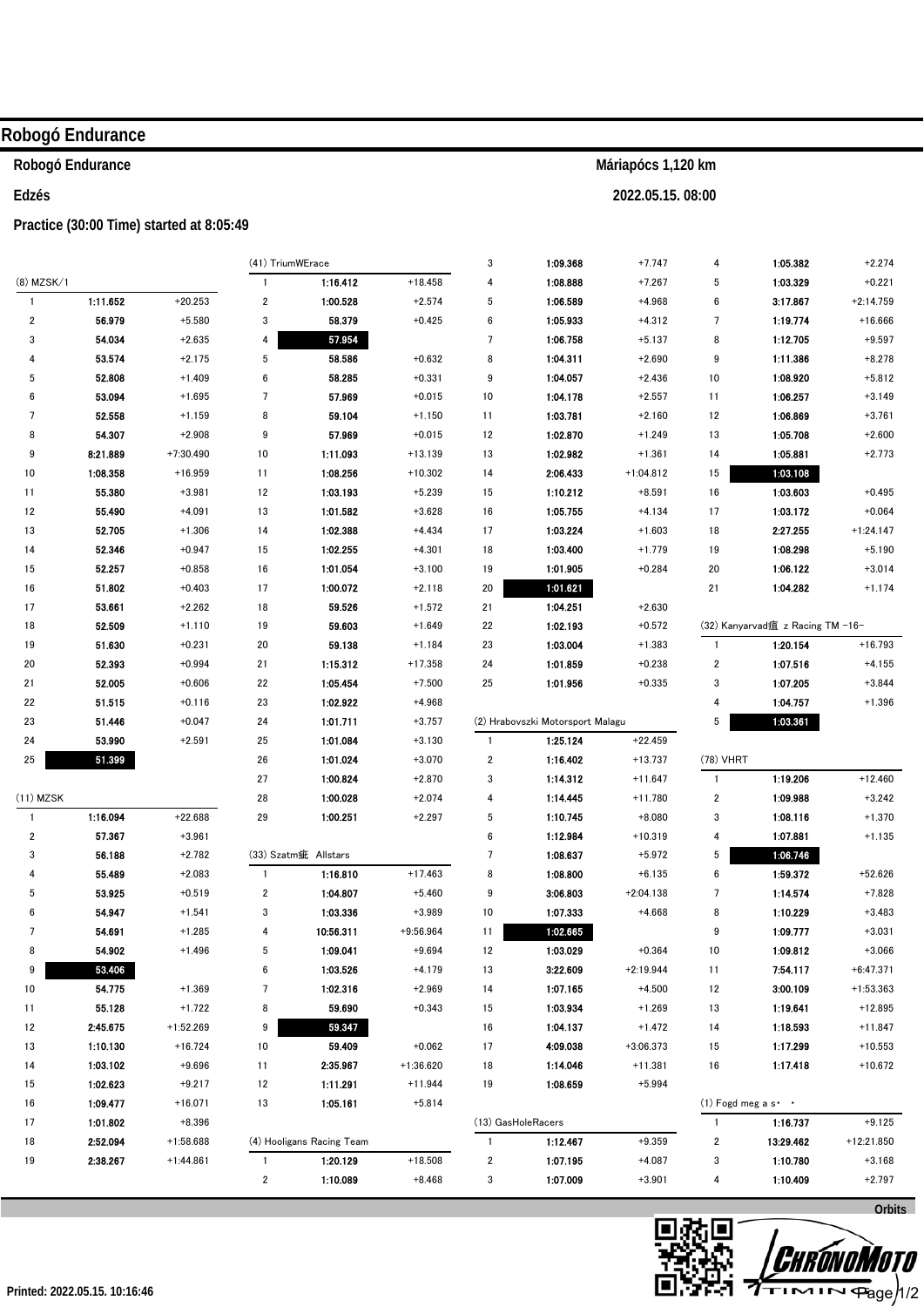## **Robogó Endurance**

**Robogó Endurance** 

**Edzés** 

**Practice (30:00 Time) started at 8:05:49** 

#### 5 1:07.612

|   | (10) VristenVeryBigTeam |             |
|---|-------------------------|-------------|
| 1 | 1:22.274                | $+13.056$   |
| 2 | 1:12.910                | $+3.692$    |
| 3 | 1:10.943                | $+1.725$    |
| 4 | 1:10.495                | $+1.277$    |
| 5 | 1:09.218                |             |
| 6 | 4:33.108                | $+3:23.890$ |
| 7 | 1:17.002                | $+7.784$    |
| 8 | 1:11.226                | $+2.008$    |
| 9 | 1:10.041                | $+0.823$    |

**Máriapócs 1,120 km 2022.05.15. 08:00** 

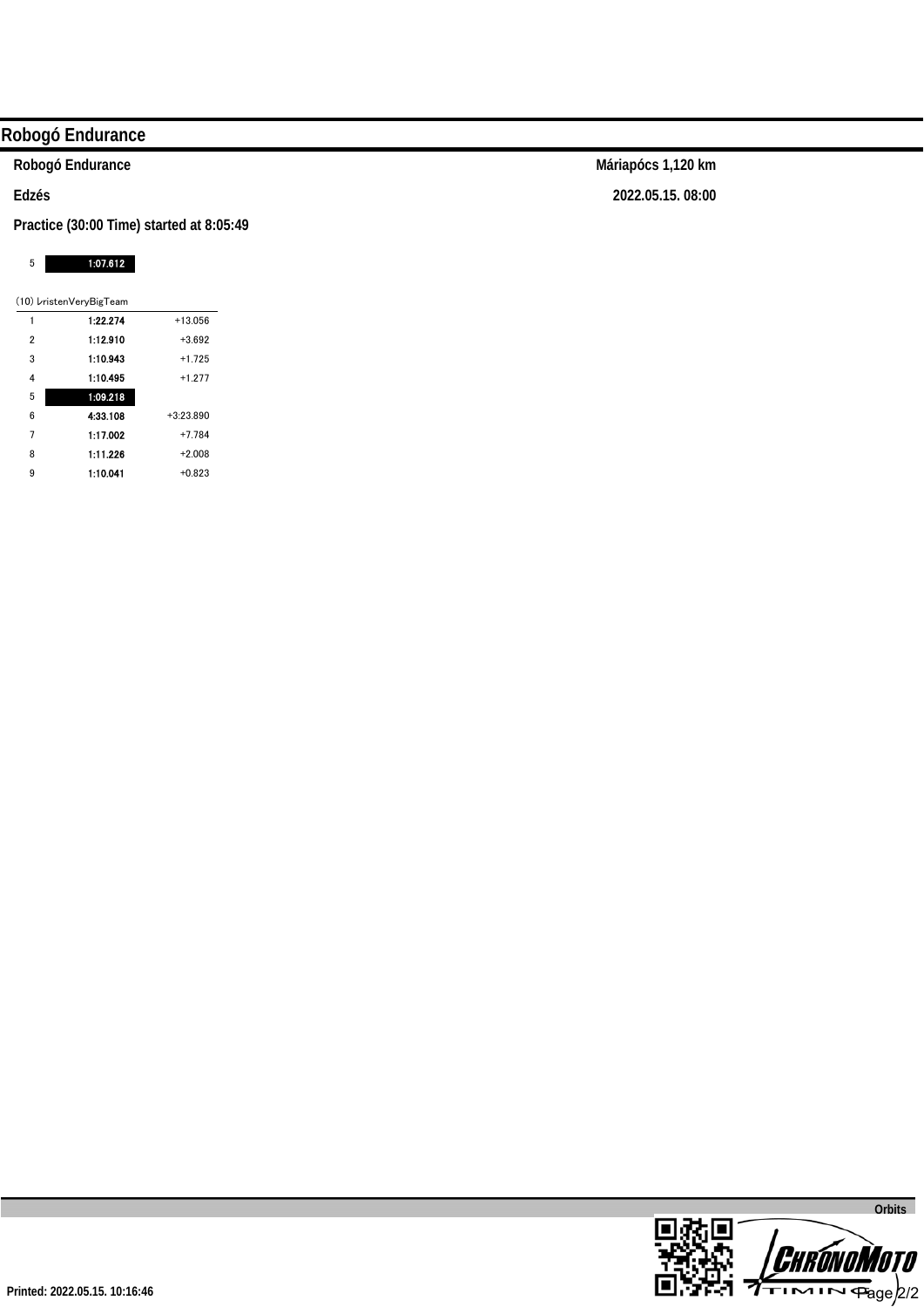## **Robogó Endurance**

## **Robogó Endurance**

**Verseny** 

### **Race started at 8:43:44**

**Máriapócs 1,120 km** 

**2022.05.15. 08:40** 

| Pos            | No. | Name                         | Biker 1           | Biker 2          | Biker 3           | Nat. | Class   | Laps | Best Tm  | Diff       | <b>Total Tm</b> |
|----------------|-----|------------------------------|-------------------|------------------|-------------------|------|---------|------|----------|------------|-----------------|
|                | 8   | MZSK/1                       | Gonda Tamás       | Székely Miklós   |                   |      | teszt   | 100  | 49.207   |            | 1:43:47.014     |
|                | 41  | <b>TriumWErace</b>           | Fórizs Tamás      | Imre Krisztián   | Bajkán Barna      |      | Gyari   | 100  | 56.549   | 2:19.309   | 1:46:06.323     |
|                | 2   | Hrabovszki Motorsport Malagu | Hrabovszki Mihály | Szabó Zoltán     | Bánhegyesi József |      | Gyari   | 100  | 57.730   | 5:42.047   | 1:49:29.061     |
| 4              | 13  | <b>GasHoleRacers</b>         | Iván Tamás        | Szigetvári Gábor |                   |      | Gyari   | 96   | 59.344   | 4 Laps     | 1:49:30.712     |
| 5              | 33  | Szatmár Allstars             | Balás Zoltán      | Gégény Béla      | Nyilas László     |      | Gyari   | 95   | 58.497   | 5 Laps     | 1:49:21.221     |
| 6              |     | Fogd meg a söröm             | Grózinger Zsolt   | Csiky Antal      | Nagy János        |      | Gyari   | 95   | 1:01.574 | 5 Laps     | 1:49:55.173     |
|                | 78  | <b>VHRT</b>                  | Bartha Róbert     | Eigner Péter     | Bódi Sándor       |      | Gyari   | 91   | 1:03.779 | 9 Laps     | 1:49:37.767     |
| 8              | 4   | Hooligans Racing Team        | Bernáth Ákos      | Sütő Zétény      |                   |      | Verseny | 71   | 56.907   | 29 Laps    | 1:50:13.965     |
| <b>DNF</b>     | 10  | ÚristenVeryBigTeam           | Nagy Biggy Róbert | Varga Tamás      | Mózer Márk        |      | Gyari   | 52   | 1:03.845 | <b>DNF</b> | 58:33.872       |
| Not classified |     |                              |                   |                  |                   |      |         |      |          |            |                 |
| <b>DNS</b>     | 32  | Kanyarvadász Racing TM -16-  | Lukácsi Tibor     | Hern István      |                   |      | Gyari   |      |          | <b>DNS</b> |                 |
| <b>DNS</b>     | 11  | <b>MZSK</b>                  | Szucsik Sándor    | Béres Sándor     |                   |      | teszt   |      |          | <b>DNS</b> |                 |

| <b>Margin of Victory</b> | Avg. Speed | <b>Best Lap Tm</b> | <b>Best Speed</b> | Best Lap by |               |
|--------------------------|------------|--------------------|-------------------|-------------|---------------|
| 2:19.309                 | 64,750     | 49.207             | 81,940            | 8 - MZSK/1  |               |
|                          |            |                    |                   |             | <b>Orbits</b> |

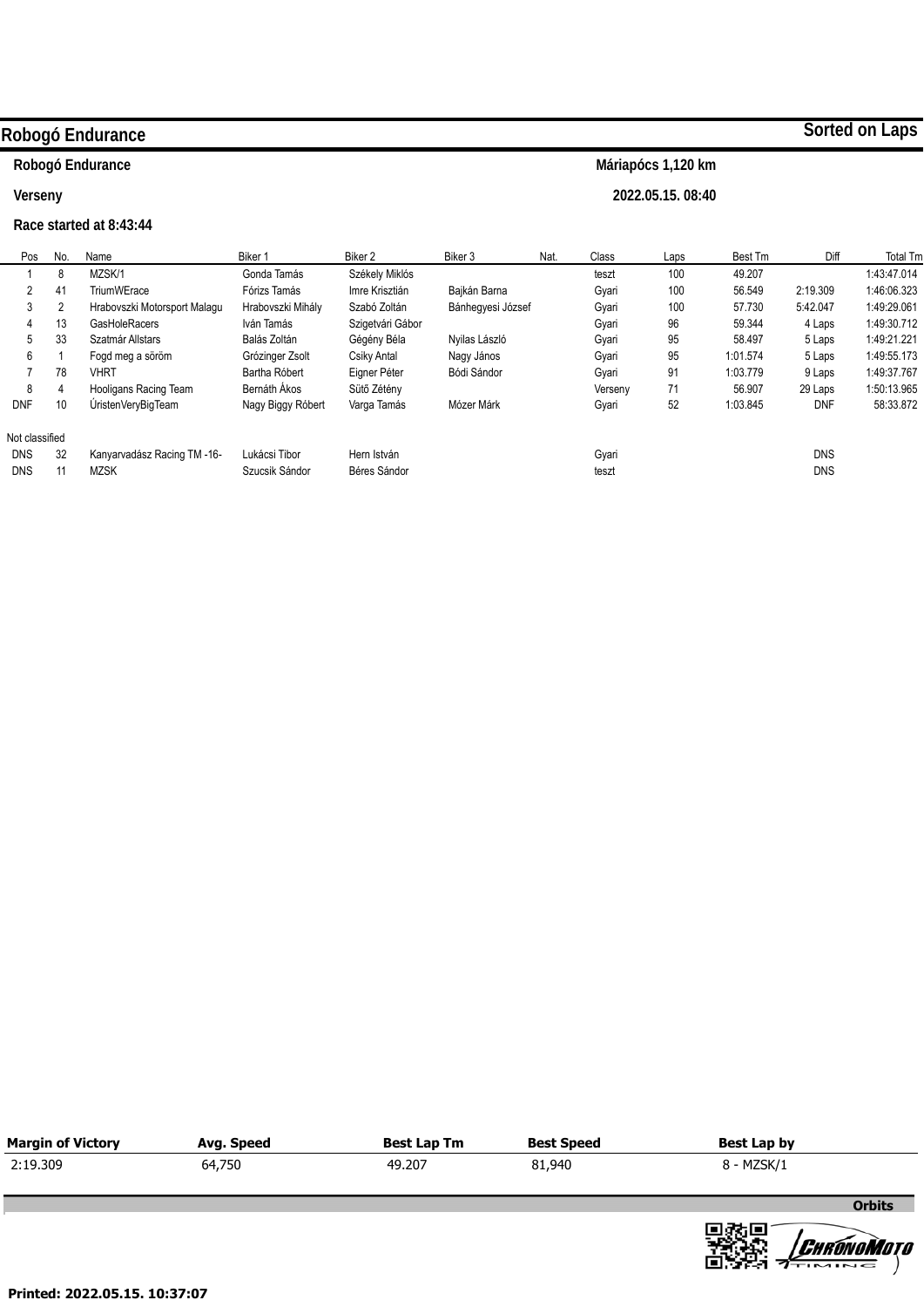|                |     | Robogó Endurance             |                   |                    |                   |      |         |                    |          |            | Sorted on Laps |
|----------------|-----|------------------------------|-------------------|--------------------|-------------------|------|---------|--------------------|----------|------------|----------------|
|                |     | Robogó Endurance             |                   |                    |                   |      |         | Máriapócs 1,120 km |          |            |                |
| Verseny        |     |                              |                   |                    |                   |      |         | 2022.05.15.08:40   |          |            |                |
|                |     | Race started at 8:43:44      |                   |                    |                   |      |         |                    |          |            |                |
| Pos            | No. | Name                         | Biker 1           | Biker <sub>2</sub> | Biker 3           | Nat. | Class   | Laps               | Best Tm  | Diff       | Total Tm       |
| Gyari          |     |                              |                   |                    |                   |      |         |                    |          |            |                |
| $\overline{1}$ | 41  | <b>TriumWErace</b>           | Fórizs Tamás      | Imre Krisztián     | Bajkán Barna      |      | Gyari   | 100                | 56.549   |            | 1:46:06.323    |
| $\overline{2}$ | 2   | Hrabovszki Motorsport Malagu | Hrabovszki Mihály | Szabó Zoltán       | Bánhegyesi József |      | Gyari   | 100                | 57.730   | 3:22.738   | 1:49:29.061    |
| 3              | 13  | GasHoleRacers                | Iván Tamás        | Szigetvári Gábor   |                   |      | Gyari   | 96                 | 59.344   | 4 Laps     | 1:49:30.712    |
|                | 33  | Szatmár Allstars             | Balás Zoltán      | Gégény Béla        | Nyilas László     |      | Gyari   | 95                 | 58.497   | 5 Laps     | 1:49:21.221    |
| 5              |     | Fogd meg a söröm             | Grózinger Zsolt   | Csiky Antal        | Nagy János        |      | Gyari   | 95                 | 1:01.574 | 5 Laps     | 1:49:55.173    |
| 6              | 78  | <b>VHRT</b>                  | Bartha Róbert     | Eigner Péter       | Bódi Sándor       |      | Gyari   | 91                 | 1:03.779 | 9 Laps     | 1:49:37.767    |
| <b>DNF</b>     | 10  | ÚristenVeryBigTeam           | Nagy Biggy Róbert | Varga Tamás        | Mózer Márk        |      | Gyari   | 52                 | 1:03.845 | <b>DNF</b> | 58:33.872      |
| Not classified |     |                              |                   |                    |                   |      |         |                    |          |            |                |
| <b>DNS</b>     | 32  | Kanyarvadász Racing TM -16-  | Lukácsi Tibor     | Hern István        |                   |      | Gyari   |                    |          | <b>DNS</b> |                |
| teszt          |     |                              |                   |                    |                   |      |         |                    |          |            |                |
|                | 8   | MZSK/1                       | Gonda Tamás       | Székely Miklós     |                   |      | teszt   | 100                | 49.207   |            | 1:43:47.014    |
| Not classified |     |                              |                   |                    |                   |      |         |                    |          |            |                |
| <b>DNS</b>     | 11  | <b>MZSK</b>                  | Szucsik Sándor    | Béres Sándor       |                   |      | teszt   |                    |          | <b>DNS</b> |                |
| Verseny        |     |                              |                   |                    |                   |      |         |                    |          |            |                |
| $\overline{1}$ | 4   | Hooligans Racing Team        | Bernáth Ákos      | Sütő Zétény        |                   |      | Verseny | 71                 | 56.907   |            | 1:50:13.965    |

| <b>Margin of Victory</b> | Avg. Speed | <b>Best Lap Tm</b> | <b>Best Speed</b> | Best Lap by |               |
|--------------------------|------------|--------------------|-------------------|-------------|---------------|
| 2:19.309                 | 64,750     | 49.207             | 81,940            | 8 - MZSK/1  |               |
|                          |            |                    |                   |             | <b>Orbits</b> |

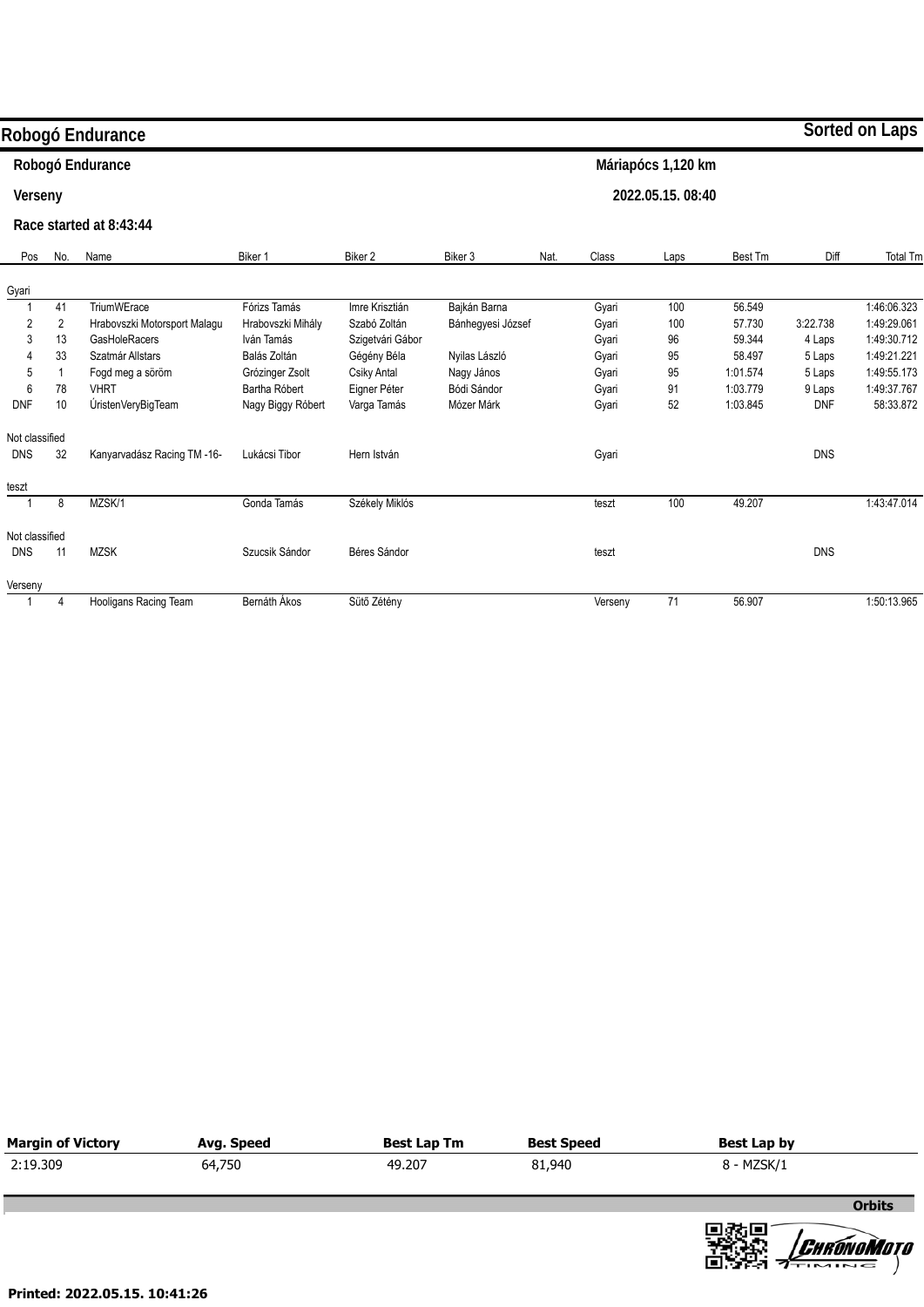|              | Robogó Endurance        |                       |          |                  |                      |                         |                  |                    |          |                  |                      |
|--------------|-------------------------|-----------------------|----------|------------------|----------------------|-------------------------|------------------|--------------------|----------|------------------|----------------------|
|              | Robogó Endurance        |                       |          |                  |                      |                         |                  | Máriapócs 1,120 km |          |                  |                      |
| Verseny      |                         |                       |          |                  |                      |                         |                  | 2022.05.15.08:40   |          |                  |                      |
|              | Race started at 8:43:44 |                       |          |                  |                      |                         |                  |                    |          |                  |                      |
|              |                         |                       | 48       | 57.130           | $+7.923$             | 97                      | 49.239           | $+0.032$           | 44       | 58.823           | $+2.274$             |
| (8) MZSK/1   |                         |                       | 49       | 56.192           | $+6.985$             | 98                      | 49.822           | $+0.615$           | 45       | 58.373           | $+1.824$             |
| $\mathbf{1}$ |                         |                       | 50       | 56.186           | $+6.979$             | 99                      | 49.281           | $+0.074$           | 46       | 57.748           | $+1.199$             |
| $\sqrt{2}$   | 55.398                  | $+6.191$              | 51       | 56.461           | $+7.254$             | 100                     | 49.469           | $+0.262$           | 47       | 58.895           | $+2.346$             |
| 3            | 53.684                  | $+4.477$              | 52       | 56.462           | $+7.255$             |                         |                  |                    | 48       | 57.839           | $+1.290$             |
| 4            | 4:31.090                | $+3:41.883$           | 53       | 55.807           | $+6.600$             |                         | (41) TriumWErace |                    | 49       | 57.517           | $+0.968$             |
| 5            | 53.994                  | $+4.787$              | 54       | 55.875           | $+6.668$             | $\mathbf{1}$            |                  |                    | 50       | 57.607           | $+1.058$             |
| 6            | 51.552                  | $+2.345$              | 55       | 56.052           | $+6.845$             | $\overline{\mathbf{c}}$ | 1:00.929         | $+4.380$           | 51       | 57.768           | $+1.219$             |
| 7            | 52.069                  | $+2.862$              | 56       | 57.223           | $+8.016$             | 3                       | 57.253           | $+0.704$           | 52       | 57.536           | $+0.987$             |
| 8            | 51.066                  | $+1.859$              | 57       | 1:14.796         | $+25.589$            | 4                       | 56.912           | $+0.363$           | 53       | 57.318           | $+0.769$             |
| 9            | 52.026                  | $+2.819$              | 58       | 52.006           | $+2.799$             | 5                       | 56.976           | $+0.427$           | 54       | 57.623           | $+1.074$             |
| 10           | 50.781                  | $+1.574$              | 59       | 51.133           | $+1.926$             | 6                       | 57.290           | $+0.741$           | 55       | 57.738           | $+1.189$             |
| 11           | 50.528                  | $+1.321$              | 60       | 10:30.088        | $+9:40.881$          | 7                       | 56.980           | $+0.431$           | 56       | 57.406           | $+0.857$             |
| 12           | 3:15.863                | $+2:26.656$           | 61       | 51.614           | $+2.407$             | 8                       | 57.891           | $+1.342$           | 57       | 56.998           | $+0.449$             |
| 13           | 58.566                  | $+9.359$              | 62       | 50.411           | $+1.204$             | 9                       | 57.203           | $+0.654$           | 58       | 57.283           | $+0.734$             |
| 14           | 54.499                  | $+5.292$              | 63       | 50.313           | $+1.106$             | 10                      | 57.699           | $+1.150$           | 59       | 58.207           | $+1.658$             |
| 15           | 54.785                  | $+5.578$              | 64       | 50.894           | $+1.687$             | 11                      | 58.196           | $+1.647$           | 60       | 57.845           | $+1.296$             |
| 16           | 52.402                  | $+3.195$              | 65       | 50.011           | $+0.804$             | 12                      | 57.242           | $+0.693$           | 61       | 57.247           | $+0.698$             |
| 17           | 52.752                  | $+3.545$              | 66       | 49.758           | $+0.551$             | 13                      | 56.967           | $+0.418$           | 62       | 57.600           | $+1.051$             |
| 18           | 52.367                  | $+3.160$              | 67       | 50.261           | $+1.054$             | 14                      | 57.029           | $+0.480$           | 63       | 10:52.609        | $+9:56.060$          |
| 19           | 52.141                  | $+2.934$              | 68       | 50.590           | $+1.383$             | 15                      | 56.999           | $+0.450$           | 64       | 1:03.720         | $+7.171$             |
| 20           | 51.954                  | $+2.747$              | 69       | 50.418           | $+1.211$             | 16                      | 57.166           | $+0.617$           | 65       | 1:00.443         | $+3.894$             |
| 21           | 52.345                  | $+3.138$              | 70       | 49.882           | $+0.675$             | 17                      | 57.262           | $+0.713$           | 66       | 1:00.683         | $+4.134$             |
| 22           | 51.242                  | $+2.035$              | 71       | 50.387           | $+1.180$             | 18                      | 56.962           | $+0.413$           | 67       | 1:00.328         | $+3.779$             |
| 23           | 50.995                  | $+1.788$              | 72       | 50.152           | $+0.945$             | 19                      | 56.786           | $+0.237$           | 68       | 59.860           | $+3.311$             |
| 24           | 50.749                  | $+1.542$              | 73       | 51.102           | $+1.895$             | 20                      | 57.591           | $+1.042$           | 69       | 59.928           | $+3.379$             |
| 25           | 51.136                  | $+1.929$              | 74       | 49.979           | $+0.772$             | 21                      | 57.012           | $+0.463$           | 70       | 59.233           | $+2.684$             |
| 26<br>27     | 1:18.674<br>54.049      | $+29.467$<br>$+4.842$ | 75<br>76 | 50.165<br>50.477 | $+0.958$<br>$+1.270$ | 22<br>23                | 56.549<br>57.023 | $+0.474$           | 71<br>72 | 59.098<br>59.561 | $+2.549$<br>$+3.012$ |
| 28           | 52.522                  | $+3.315$              | 77       | 51.608           | $+2.401$             | 24                      | 56.639           | $+0.090$           | 73       | 59.400           | $+2.851$             |
| 29           | 50.783                  | $+1.576$              | 78       | 49.338           | $+0.131$             | 25                      | 56.785           | $+0.236$           | 74       | 59.394           | $+2.845$             |
| 30           | 50.983                  | $+1.776$              | 79       | 49.207           |                      | $26\,$                  | 57.284           | $+0.735$           | 75       | 58.810           | $+2.261$             |
| 31           | 50.658                  | $+1.451$              | 80       | 51.954           | $+2.747$             | 27                      | 56.975           | $+0.426$           | 76       | 58.212           | $+1.663$             |
| 32           | 52.567                  | $+3.360$              | 81       | 50.147           | $+0.940$             | 28                      | 57.042           | $+0.493$           | 77       | 58.936           | $+2.387$             |
| 33           | 50.467                  | $+1.260$              | 82       | 1:04.622         | $+15.415$            | 29                      | 56.798           | $+0.249$           | 78       | 58.179           | $+1.630$             |
| 34           | 50.256                  | $+1.049$              | 83       | 53.655           | $+4.448$             | 30                      | 56.866           | $+0.317$           | 79       | 58.333           | $+1.784$             |
| 35           | 51.336                  | $+2.129$              | 84       | 50.043           | $+0.836$             | 31                      | 56.908           | $+0.359$           | 80       | 58.480           | $+1.931$             |
| 36           | 50.491                  | $+1.284$              | 85       | 49.997           | $+0.790$             | 32                      | 56.707           | $+0.158$           | 81       | 57.918           | $+1.369$             |
| 37           | 52.102                  | $+2.895$              | 86       | 51.968           | $+2.761$             | 33                      | 1:07.993         | $+11.444$          | 82       | 58.609           | $+2.060$             |
| 38           | 51.397                  | $+2.190$              | 87       | 51.679           | $+2.472$             | 34                      | 1:02.588         | $+6.039$           | 83       | 58.122           | $+1.573$             |
| 39           | 1:13.239                | $+24.032$             | 88       | 50.159           | $+0.952$             | 35                      | 1:00.430         | $+3.881$           | 84       | 58.229           | $+1.680$             |
| 40           | 1:02.290                | $+13.083$             | 89       | 50.094           | $+0.887$             | 36                      | 59.959           | $+3.410$           | 85       | 58.080           | $+1.531$             |
| 41           | 1:00.786                | $+11.579$             | 90       | 51.175           | $+1.968$             | 37                      | 59.269           | $+2.720$           | 86       | 58.485           | $+1.936$             |
| 42           | 59.008                  | $+9.801$              | 91       | 49.676           | $+0.469$             | 38                      | 59.076           | $+2.527$           | 87       | 58.287           | $+1.738$             |
| 43           | 58.816                  | $+9.609$              | 92       | 50.178           | $+0.971$             | 39                      | 58.807           | $+2.258$           | 88       | 58.018           | $+1.469$             |
| 44           | 58.891                  | $+9.684$              | 93       | 50.135           | $+0.928$             | 40                      | 58.192           | $+1.643$           | 89       | 58.005           | $+1.456$             |
| 45           | 57.682                  | $+8.475$              | 94       | 50.202           | $+0.995$             | 41                      | 58.544           | $+1.995$           | 90       | 57.547           | $+0.998$             |
| 46           | 57.677                  | $+8.470$              | 95       | 50.409           | $+1.202$             | 42                      | 58.640           | $+2.091$           | 91       | 57.487           | $+0.938$             |
| 47           | 57.265                  | $+8.058$              | 96       | 51.039           | $+1.832$             | 43                      | 58.690           | $+2.141$           | 92       | 57.672           | $+1.123$             |



Orbits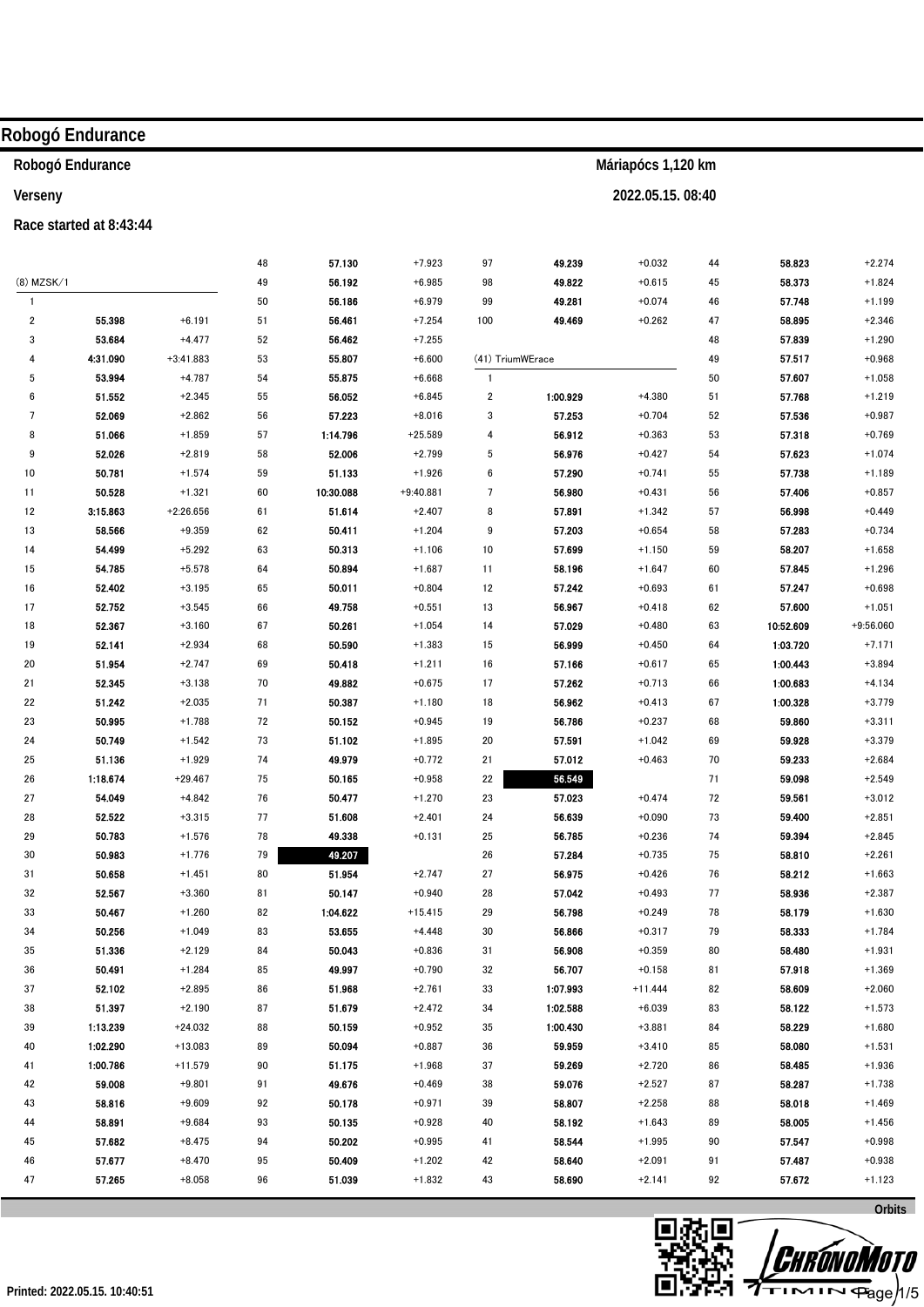|                         | Robogó Endurance                 |                      |          |                  |                      |                         |                      |                       |          |                      |                      |
|-------------------------|----------------------------------|----------------------|----------|------------------|----------------------|-------------------------|----------------------|-----------------------|----------|----------------------|----------------------|
|                         | Robogó Endurance                 |                      |          |                  |                      |                         |                      | Máriapócs 1,120 km    |          |                      |                      |
| Verseny                 |                                  |                      |          |                  |                      |                         |                      | 2022.05.15.08:40      |          |                      |                      |
|                         | Race started at 8:43:44          |                      |          |                  |                      |                         |                      |                       |          |                      |                      |
| 93                      | 57.657                           | $+1.108$             | 40       | 58.466           | $+0.736$             | 89                      | 59.401               | $+1.671$              | 36       | 1:00.496             | $+1.152$             |
| 94                      | 58.167                           | $+1.618$             |          | 1:01.554         | $+3.824$             | 90                      | 59.650               | $+1.920$              | 37       | 1:00.636             | $+1.292$             |
|                         | 58.176                           |                      | 41       | 59.731           | $+2.001$             |                         | 58.815               | $+1.085$              |          | 1:00.192             |                      |
| 95<br>96                | 57.979                           | $+1.627$<br>$+1.430$ | 42<br>43 | 57.943           | $+0.213$             | 91<br>92                | 58.854               | $+1.124$              | 38<br>39 | 1:00.977             | $+0.848$<br>$+1.633$ |
| 97                      | 57.308                           | $+0.759$             | 44       | 57.730           |                      | 93                      | 58.185               | $+0.455$              | 40       | 1:00.272             | $+0.928$             |
| 98                      | 57.951                           | $+1.402$             | 45       | 58.665           | $+0.935$             | 94                      | 59.106               | $+1.376$              | 41       | 1:00.084             | $+0.740$             |
| 99                      | 57.995                           | $+1.446$             | 46       | 2:33.697         | $+1:35.967$          | 95                      | 58.725               | $+0.995$              | 42       | 59.398               | $+0.054$             |
| 100                     | 57.534                           | $+0.985$             | 47       | 1:08.451         | $+10.721$            | 96                      | 59.196               | $+1.466$              | 43       | 59.773               | $+0.429$             |
|                         |                                  |                      | 48       | 1:01.518         | $+3.788$             | 97                      | 59.156               | $+1.426$              | 44       | 1:00.634             | $+1.290$             |
|                         | (2) Hrabovszki Motorsport Malagu |                      | 49       | 1:00.487         | $+2.757$             | 98                      | 58.955               | $+1.225$              | 45       | 1:02.512             | $+3.168$             |
| $\mathbf{1}$            |                                  |                      | 50       | 1:00.492         | $+2.762$             | 99                      | 59.228               | $+1.498$              | 46       | 1:00.510             | $+1.166$             |
| $\overline{\mathbf{c}}$ | 1:04.973                         | $+7.243$             | 51       | 1:00.842         | $+3.112$             | 100                     | 1:00.876             | $+3.146$              | 47       | 1:00.538             | $+1.194$             |
| 3                       | 1:01.754                         | $+4.024$             | 52       | 1:00.199         | $+2.469$             |                         |                      |                       | 48       | 2:07.185             | $+1:07.841$          |
| 4                       | 1:01.503                         | $+3.773$             | 53       | 59.754           | $+2.024$             |                         | (13) GasHoleRacers   |                       | 49       | 1:06.761             | $+7.417$             |
| 5                       | 1:00.737                         | $+3.007$             | 54       | 59.985           | $+2.255$             | $\overline{1}$          |                      |                       | 50       | 1:04.796             | $+5.452$             |
| 6                       | 1:00.938                         | $+3.208$             | 55       | 59.755           | $+2.025$             | $\overline{\mathbf{c}}$ | 1:03.754             | $+4.410$              | 51       | 1:03.206             | $+3.862$             |
| $\overline{7}$          | 1:01.445                         | $+3.715$             | 56       | 59.784           | $+2.054$             | 3                       | 1:01.595             | $+2.251$              | 52       | 1:04.438             | $+5.094$             |
| 8                       | 1:02.735                         | $+5.005$             | 57       | 1:00.381         | $+2.651$             | 4                       | 1:01.069             | $+1.725$              | 53       | 1:04.853             | $+5.509$             |
| 9                       | 1:02.398                         | $+4.668$             | 58       | 59.789           | $+2.059$             | 5                       | 1:02.568             | $+3.224$              | 54       | 1:04.613             | $+5.269$             |
| 10                      | 1:00.964                         | $+3.234$             | 59       | 59.967           | $+2.237$             | 6                       | 1:03.759             | $+4.415$              | 55       | 1:04.906             | $+5.562$             |
| 11                      | 1:01.599                         | $+3.869$             | 60       | 9:56.304         | $+8:58.574$          | 7                       | 1:02.329             | $+2.985$              | 56       | 1:04.043             | $+4.699$             |
| 12                      | 1:00.699                         | $+2.969$             | 61       | 1:03.842         | $+6.112$             | 8                       | 1:03.055             | $+3.711$              | 57       | 1:06.078             | $+6.734$             |
| 13                      | 1:00.580                         | $+2.850$             | 62       | 59.826           | $+2.096$             | 9                       | 1:03.586             | $+4.242$              | 58       | 9:57.896             | $+8:58.552$          |
| 14                      | 1:00.256                         | $+2.526$             | 63       | 59.862           | $+2.132$             | 10                      | 1:02.243             | $+2.899$              | 59       | 1:06.591             | $+7.247$             |
| 15                      | 1:00.246                         | $+2.516$             | 64       | 59.612           | $+1.882$             | 11                      | 1:02.856             | $+3.512$              | 60       | 1:02.389             | $+3.045$             |
| 16                      | 59.428                           | $+1.698$             | 65       | 1:00.311         | $+2.581$             | 12                      | 1:01.593             | $+2.249$              | 61       | 1:02.410             | $+3.066$             |
| 17                      | 59.566                           | $+1.836$             | 66       | 59.699           | $+1.969$             | 13                      | 1:03.159             | $+3.815$              | 62       | 1:03.372             | $+4.028$             |
| 18                      | 1:00.782                         | $+3.052$             | 67       | 59.734           | $+2.004$             | 14                      | 1:02.760             | $+3.416$              | 63       | 1:03.946             | $+4.602$             |
| 19                      | 59.221                           | $+1.491$             | 68       | 59.439           | $+1.709$             | 15                      | 1:01.923             | $+2.579$              | 64       | 1:04.701             | $+5.357$             |
| 20                      | 1:00.138                         | $+2.408$             | 69       | 1:00.676         | $+2.946$             | 16                      | 1:01.366             | $+2.022$              | 65       | 1:03.949             | +4.605               |
| 21                      | 59.037                           | $+1.307$             | 70       | 1:00.651         | $+2.921$             | 17                      | 1:01.591             | $+2.247$              | 66       | 1:03.913             | $+4.569$             |
| 22                      | 59.421                           | $+1.691$             | 71       | 59.576           | $+1.846$             | 18                      | 1:00.608             | $+1.264$              | 67       | 1:02.733             | $+3.389$             |
| 23                      | 59.258                           | $+1.528$             | 72       | 58.770           | $+1.040$             | 19                      | 1:02.798             | $+3.454$              | 68       | 1:02.833             | $+3.489$             |
| 24                      | 59.057                           | $+1.327$             | 73       | 58.553           | $+0.823$             | 20                      | 1:03.748             | $+4.404$              | 69       | 1:04.086             | $+4.742$             |
| 25                      | 59.777                           | $+2.047$             | 74       | 58.538           | $+0.808$             | 21                      | 1:20.032             | $+20.688$             | 70       | 1:03.800             | $+4.456$             |
| 26                      | 59.281                           | $+1.551$             | 75       | 58.454           | $+0.724$             | 22                      | 1:06.520             | $+7.176$              | 71       | 1:03.268             | $+3.924$             |
| 27                      | 58.666                           | $+0.936$             | 76       | 59.207           | $+1.477$             | 23                      | 1:07.979             | $+8.635$              | 72       | 1:03.373             | $+4.029$             |
| 28                      | 1:00.724<br>59.257               | $+2.994$<br>$+1.527$ | 77<br>78 | 58.392<br>59.109 | $+0.662$<br>$+1.379$ | 24                      | 1:20.065<br>1:07.110 | $+20.721$<br>$+7.766$ | 73       | 1:03.698<br>1:01.404 | $+4.354$<br>$+2.060$ |
| 29<br>30                | 59.633                           | $+1.903$             | 79       | 58.863           | $+1.133$             | 25                      | 1:01.891             | $+2.547$              | 74       | 1:02.210             | $+2.866$             |
| 31                      | 1:00.416                         | $+2.686$             | 80       | 58.985           | $+1.255$             | 26<br>27                | 1:00.807             | $+1.463$              | 75<br>76 | 1:02.766             | $+3.422$             |
| 32                      | 58.639                           | $+0.909$             | 81       | 58.827           | $+1.097$             | 28                      | 1:00.481             | $+1.137$              | 77       | 1:01.125             | $+1.781$             |
| 33                      | 59.388                           | $+1.658$             | 82       | 59.317           | $+1.587$             | 29                      | 1:00.199             | $+0.855$              | 78       | 1:02.062             | $+2.718$             |
| 34                      | 59.630                           | $+1.900$             | 83       | 58.911           | $+1.181$             | 30                      | 59.729               | $+0.385$              | 79       | 1:03.662             | $+4.318$             |
| 35                      | 59.291                           | $+1.561$             | 84       | 59.276           | $+1.546$             | 31                      | 1:00.165             | $+0.821$              | 80       | 1:02.234             | $+2.890$             |
| 36                      | 59.671                           | $+1.941$             | 85       | 59.566           | $+1.836$             | 32                      | 59.941               | $+0.597$              | 81       | 1:01.216             | $+1.872$             |
| 37                      | 59.513                           | $+1.783$             | 86       | 59.394           | $+1.664$             | 33                      | 1:00.281             | $+0.937$              | 82       | 1:00.856             | $+1.512$             |
| 38                      | 58.880                           | $+1.150$             | 87       | 58.875           | $+1.145$             | 34                      | 1:00.529             | $+1.185$              | 83       | 1:16.293             | $+16.949$            |
| 39                      | 58.905                           | $+1.175$             | 88       | 59.350           | $+1.620$             | 35                      | 1:00.064             | $+0.720$              | 84       | 1:03.572             | $+4.228$             |
|                         |                                  |                      |          |                  |                      |                         |                      |                       |          |                      |                      |
|                         |                                  |                      |          |                  |                      |                         |                      |                       |          |                      | Orbits               |



**ww.miloro Licensed to: Hungary** 

**P**age/2/5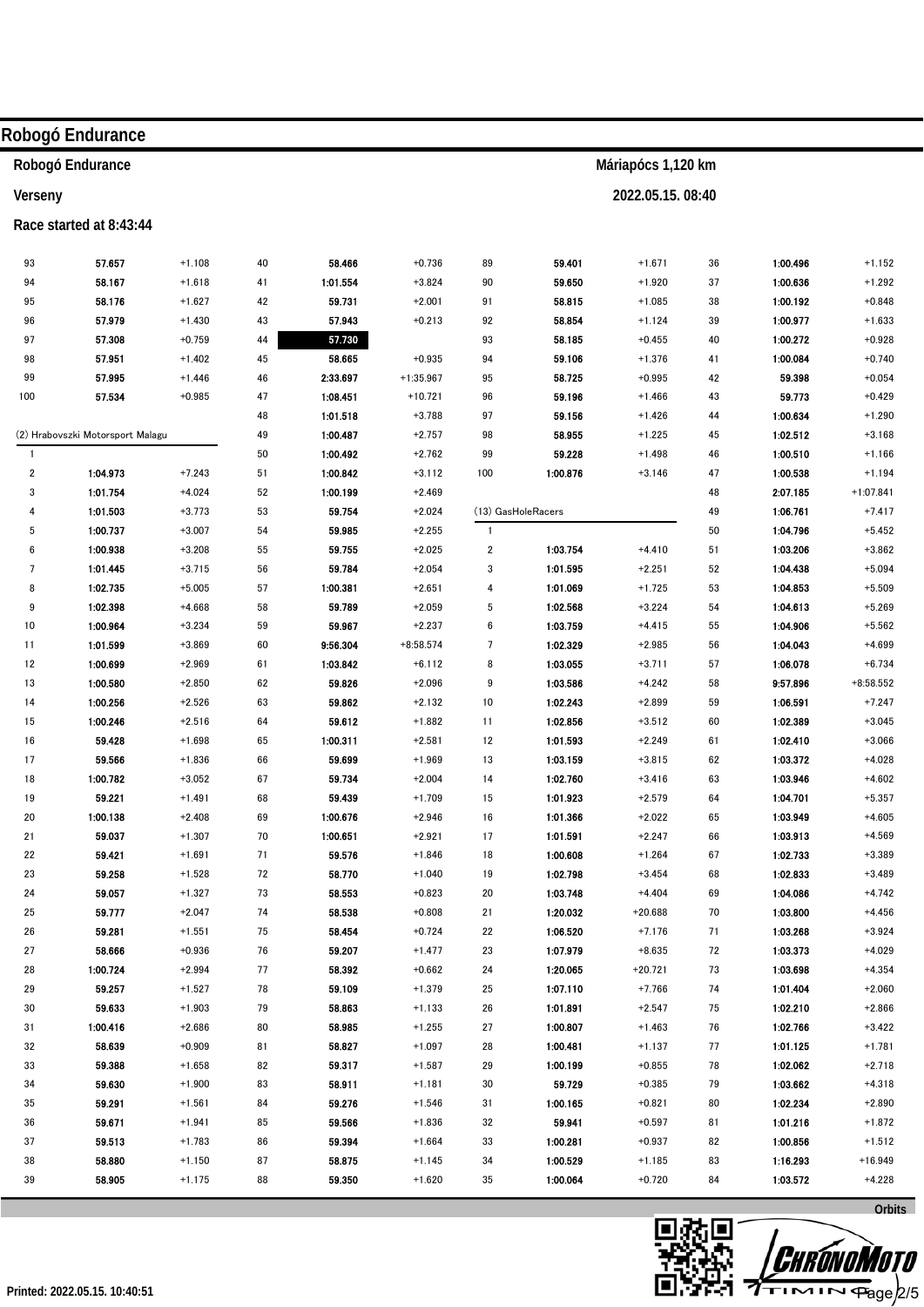| Robogó Endurance<br>Máriapócs 1,120 km<br>2022.05.15.08:40<br>Verseny<br>Race started at 8:43:44<br>59.925<br>$+0.581$<br>1:02.426<br>$+3.929$<br>85<br>1:00.726<br>$+2.229$<br>37<br>1:04.109<br>$+2.535$<br>85<br>36<br>1:01.642<br>1:00.918<br>1:27.509<br>1:03.507<br>$+1.933$<br>86<br>$+2.298$<br>37<br>$+2.421$<br>86<br>$+29.012$<br>38<br>1:01.057<br>1:01.244<br>1:04.189<br>1:02.932<br>87<br>$+1.713$<br>38<br>$+2.747$<br>87<br>$+5.692$<br>39<br>$+1.358$<br>88<br>1:00.291<br>$+0.947$<br>39<br>1:00.292<br>$+1.795$<br>88<br>1:01.711<br>$+3.214$<br>40<br>1:03.937<br>$+2.363$<br>$+2.299$<br>89<br>1:00.195<br>$+0.851$<br>40<br>1:00.575<br>$+2.078$<br>89<br>1:00.796<br>1:05.060<br>$+3.486$<br>41<br>59.778<br>59.852<br>90<br>$+0.434$<br>41<br>90<br>2:56.977<br>$+1:58.480$<br>42<br>1:03.909<br>$+2.335$<br>$+1.355$<br>91<br>1:00.028<br>42<br>1:00.181<br>91<br>1:05.556<br>$+7.059$<br>1:03.876<br>$+2.302$<br>$+0.684$<br>$+1.684$<br>43<br>1:00.553<br>92<br>$+1.209$<br>43<br>1:00.597<br>$+2.100$<br>92<br>3:18.153<br>$+2:19.656$<br>44<br>1:02.156<br>$+0.582$<br>$+0.744$<br>93<br>59.391<br>$+0.047$<br>44<br>1:00.163<br>$+1.666$<br>93<br>1:08.651<br>$+10.154$<br>45<br>1:02.318<br>94<br>59.441<br>$+0.097$<br>45<br>59.725<br>$+1.228$<br>94<br>1:02.181<br>$+3.684$<br>46<br>1:01.898<br>$+0.324$<br>59.344<br>95<br>59.539<br>95<br>1:02.910<br>$+4.413$<br>$+2.129$<br>46<br>$+1.042$<br>47<br>1:03.703<br>96<br>$+1.272$<br>59.547<br>1:01.582<br>1:00.616<br>47<br>$+1.050$<br>48<br>$+0.008$<br>59.330<br>1:02.654<br>48<br>$+0.833$<br>$(1)$ Fogd meg a s $\cdot$ $\cdot$<br>49<br>$+1.080$<br>(33) Szatm疵 Allstars<br>59.328<br>1:03.047<br>49<br>$+0.831$<br>$\overline{1}$<br>50<br>$+1.473$<br>50<br>59.391<br>$+2.521$<br>$+0.894$<br>$\overline{\mathbf{c}}$<br>1:05.684<br>$+4.110$<br>51<br>1:04.095<br>$\mathbf{1}$<br>$\overline{\mathbf{c}}$<br>1:08.156<br>$+9.659$<br>51<br>1:00.409<br>3<br>1:04.638<br>$+3.064$<br>1:02.926<br>$+1.352$<br>$+1.912$<br>52<br>1:01.429<br>$+2.932$<br>59.691<br>1:05.852<br>$+4.278$<br>1:03.141<br>$+1.567$<br>3<br>52<br>$+1.194$<br>53<br>4<br>1:00.656<br>1:04.010<br>1:03.870<br>$+2.296$<br>$+2.159$<br>53<br>59.988<br>$+1.491$<br>5<br>$+2.436$<br>54<br>4<br>59.836<br>$+1.339$<br>1:00.327<br>1:04.707<br>1:38.771<br>$+37.197$<br>5<br>54<br>$+1.830$<br>6<br>$+3.133$<br>55<br>1:04.325<br>59.623<br>59.587<br>$+1.090$<br>$\overline{7}$<br>$+2.751$<br>1:08.967<br>$+7.393$<br>6<br>$+1.126$<br>55<br>56<br>59.818<br>1:00.074<br>$+1.577$<br>8<br>1:04.669<br>$+3.095$<br>10:17.681<br>$+9:16.107$<br>7<br>$+1.321$<br>56<br>57<br>1:04.252<br>1:04.742<br>8<br>59.883<br>$+1.386$<br>57<br>59.589<br>$+1.092$<br>9<br>$+2.678$<br>58<br>$+3.168$<br>1:04.029<br>1:02.695<br>9<br>59.397<br>$+0.900$<br>58<br>59.608<br>$+1.111$<br>10<br>$+2.455$<br>59<br>$+1.121$<br>59.351<br>1:03.519<br>1:03.257<br>10<br>$+0.854$<br>59<br>1:00.105<br>$+1.608$<br>11<br>$+1.945$<br>60<br>$+1.683$<br>1:00.026<br>60<br>59.529<br>1:02.787<br>1:02.244<br>$+1.529$<br>$+1.032$<br>12<br>$+1.213$<br>$+0.670$<br>11<br>61<br>12<br>59.742<br>$+1.245$<br>61<br>10:29.377<br>$+9:30.880$<br>13<br>1:03.620<br>$+2.046$<br>62<br>1:01.975<br>$+0.401$<br>13<br>59.411<br>$+0.914$<br>62<br>1:06.568<br>$+8.071$<br>14<br>1:04.277<br>$+2.703$<br>1:01.754<br>$+0.180$<br>63<br>1:00.645<br>1:03.822<br>14<br>$+2.148$<br>63<br>1:02.019<br>$+3.522$<br>15<br>$+2.248$<br>1:02.322<br>$+0.748$<br>64<br>1:00.622<br>1:04.711<br>15<br>$+2.125$<br>64<br>1:01.988<br>$+3.491$<br>16<br>$+3.137$<br>65<br>1:02.934<br>$+1.360$<br>16<br>59.925<br>+1.428<br>65<br>1:01.924<br>$+3.427$<br>17<br>1:03.853<br>$+2.279$<br>66<br>1:03.001<br>$+1.427$<br>17<br>59.762<br>1:03.905<br>1:03.663<br>$+2.089$<br>$+1.265$<br>66<br>1:00.919<br>$+2.422$<br>18<br>$+2.331$<br>67<br>$+2.717$<br>$18\,$<br>59.242<br>$+0.745$<br>$+1.874$<br>1:03.672<br>$+2.098$<br>1:04.291<br>67<br>1:00.371<br>19<br>68<br>$19$<br>1:00.020<br>$+1.691$<br>1:04.055<br>$+2.481$<br>1:03.291<br>$+1.717$<br>$+1.523$<br>68<br>1:00.188<br>20<br>69<br>20<br>1:00.196<br>$+1.699$<br>$+1.509$<br>1:26.896<br>$+25.322$<br>1:03.747<br>$+2.173$<br>69<br>1:00.006<br>21<br>70<br>59.494<br>$+0.997$<br>70<br>1:01.165<br>$+2.668$<br>1:08.254<br>$+6.680$<br>1:03.278<br>$+1.704$<br>21<br>22<br>71<br>58.497<br>$+4.023$<br>1:04.542<br>$+2.968$<br>22<br>71<br>1:02.520<br>72<br>1:02.799<br>$+1.225$<br>23<br>23<br>58.852<br>$+0.355$<br>72<br>$+2.987$<br>1:03.508<br>1:03.140<br>$+1.566$<br>1:01.484<br>24<br>$+1.934$<br>73<br>$+0.852$<br>59.480<br>$+0.983$<br>$+1.791$<br>1:03.794<br>$+2.220$<br>24<br>73<br>1:00.288<br>25<br>74<br>1:02.426<br>25<br>58.942<br>$+0.445$<br>74<br>59.989<br>$+1.492$<br>$26\,$<br>1:04.426<br>$+2.852$<br>1:01.574<br>75<br>58.587<br>26<br>$+0.090$<br>75<br>1:00.373<br>$+1.876$<br>27<br>1:03.497<br>$+1.923$<br>1:02.612<br>$+1.038$<br>76<br>59.097<br>76<br>$+1.919$<br>1:03.196<br>1:14.026<br>27<br>$+0.600$<br>1:00.416<br>28<br>$+1.622$<br>77<br>$+12.452$<br>59.682<br>77<br>1:00.247<br>1:02.999<br>1:09.171<br>$+7.597$<br>28<br>$+1.185$<br>$+1.750$<br>29<br>$+1.425$<br>78<br>59.969<br>78<br>1:03.041<br>1:03.710<br>$+2.136$<br>29<br>$+1.472$<br>59.211<br>$+0.714$<br>30<br>$+1.467$<br>79<br>59.630<br>79<br>1:03.002<br>1:02.078<br>$+0.504$<br>30<br>$+1.133$<br>1:00.112<br>$+1.615$<br>31<br>$+1.428$<br>80<br>59.215<br>80<br>$+1.680$<br>1:03.576<br>$+2.002$<br>1:02.902<br>$+1.328$<br>31<br>$+0.718$<br>1:00.177<br>32<br>81<br>59.702<br>81<br>58.953<br>1:04.066<br>1:02.551<br>$+0.977$<br>32<br>$+1.205$<br>$+0.456$<br>33<br>$+2.492$<br>82<br>59.581<br>58.789<br>$+0.292$<br>1:02.559<br>1:02.648<br>$+1.074$<br>33<br>$+1.084$<br>82<br>34<br>$+0.985$<br>83<br>34<br>1:13.016<br>1:02.535<br>$+1.787$<br>$+14.519$<br>83<br>1:00.074<br>$+1.577$<br>35<br>$+0.961$<br>84<br>1:03.361<br>35<br>1:05.739<br>84<br>$+1.195$<br>$36\,$<br>1:03.374<br>1:02.698<br>$+1.124$<br>$+7.242$<br>59.692<br>$+1.800$<br>85<br>Orbits | Robogó Endurance |  |  |  |  |  |
|---------------------------------------------------------------------------------------------------------------------------------------------------------------------------------------------------------------------------------------------------------------------------------------------------------------------------------------------------------------------------------------------------------------------------------------------------------------------------------------------------------------------------------------------------------------------------------------------------------------------------------------------------------------------------------------------------------------------------------------------------------------------------------------------------------------------------------------------------------------------------------------------------------------------------------------------------------------------------------------------------------------------------------------------------------------------------------------------------------------------------------------------------------------------------------------------------------------------------------------------------------------------------------------------------------------------------------------------------------------------------------------------------------------------------------------------------------------------------------------------------------------------------------------------------------------------------------------------------------------------------------------------------------------------------------------------------------------------------------------------------------------------------------------------------------------------------------------------------------------------------------------------------------------------------------------------------------------------------------------------------------------------------------------------------------------------------------------------------------------------------------------------------------------------------------------------------------------------------------------------------------------------------------------------------------------------------------------------------------------------------------------------------------------------------------------------------------------------------------------------------------------------------------------------------------------------------------------------------------------------------------------------------------------------------------------------------------------------------------------------------------------------------------------------------------------------------------------------------------------------------------------------------------------------------------------------------------------------------------------------------------------------------------------------------------------------------------------------------------------------------------------------------------------------------------------------------------------------------------------------------------------------------------------------------------------------------------------------------------------------------------------------------------------------------------------------------------------------------------------------------------------------------------------------------------------------------------------------------------------------------------------------------------------------------------------------------------------------------------------------------------------------------------------------------------------------------------------------------------------------------------------------------------------------------------------------------------------------------------------------------------------------------------------------------------------------------------------------------------------------------------------------------------------------------------------------------------------------------------------------------------------------------------------------------------------------------------------------------------------------------------------------------------------------------------------------------------------------------------------------------------------------------------------------------------------------------------------------------------------------------------------------------------------------------------------------------------------------------------------------------------------------------------------------------------------------------------------------------------------------------------------------------------------------------------------------------------------------------------------------------------------------------------------------------------------------------------------------------------------------------------------------------------------------------------------------------------------------------------------------------------------------------------------------------------------------------------------------------------------------------------------------------------------------------------------------------------------------------------------------------------------------------------------------------------------------------------------------------------------------------------------------------------------------------------------------------------------------------------------------------------------------------------------------------------------------------------------------------------------------------------------------------------------------------------------------------------------------------------------------------------------------------------------------------------------------------------------|------------------|--|--|--|--|--|
|                                                                                                                                                                                                                                                                                                                                                                                                                                                                                                                                                                                                                                                                                                                                                                                                                                                                                                                                                                                                                                                                                                                                                                                                                                                                                                                                                                                                                                                                                                                                                                                                                                                                                                                                                                                                                                                                                                                                                                                                                                                                                                                                                                                                                                                                                                                                                                                                                                                                                                                                                                                                                                                                                                                                                                                                                                                                                                                                                                                                                                                                                                                                                                                                                                                                                                                                                                                                                                                                                                                                                                                                                                                                                                                                                                                                                                                                                                                                                                                                                                                                                                                                                                                                                                                                                                                                                                                                                                                                                                                                                                                                                                                                                                                                                                                                                                                                                                                                                                                                                                                                                                                                                                                                                                                                                                                                                                                                                                                                                                                                                                                                                                                                                                                                                                                                                                                                                                                                                                                                                                                                                       |                  |  |  |  |  |  |
|                                                                                                                                                                                                                                                                                                                                                                                                                                                                                                                                                                                                                                                                                                                                                                                                                                                                                                                                                                                                                                                                                                                                                                                                                                                                                                                                                                                                                                                                                                                                                                                                                                                                                                                                                                                                                                                                                                                                                                                                                                                                                                                                                                                                                                                                                                                                                                                                                                                                                                                                                                                                                                                                                                                                                                                                                                                                                                                                                                                                                                                                                                                                                                                                                                                                                                                                                                                                                                                                                                                                                                                                                                                                                                                                                                                                                                                                                                                                                                                                                                                                                                                                                                                                                                                                                                                                                                                                                                                                                                                                                                                                                                                                                                                                                                                                                                                                                                                                                                                                                                                                                                                                                                                                                                                                                                                                                                                                                                                                                                                                                                                                                                                                                                                                                                                                                                                                                                                                                                                                                                                                                       |                  |  |  |  |  |  |
|                                                                                                                                                                                                                                                                                                                                                                                                                                                                                                                                                                                                                                                                                                                                                                                                                                                                                                                                                                                                                                                                                                                                                                                                                                                                                                                                                                                                                                                                                                                                                                                                                                                                                                                                                                                                                                                                                                                                                                                                                                                                                                                                                                                                                                                                                                                                                                                                                                                                                                                                                                                                                                                                                                                                                                                                                                                                                                                                                                                                                                                                                                                                                                                                                                                                                                                                                                                                                                                                                                                                                                                                                                                                                                                                                                                                                                                                                                                                                                                                                                                                                                                                                                                                                                                                                                                                                                                                                                                                                                                                                                                                                                                                                                                                                                                                                                                                                                                                                                                                                                                                                                                                                                                                                                                                                                                                                                                                                                                                                                                                                                                                                                                                                                                                                                                                                                                                                                                                                                                                                                                                                       |                  |  |  |  |  |  |
|                                                                                                                                                                                                                                                                                                                                                                                                                                                                                                                                                                                                                                                                                                                                                                                                                                                                                                                                                                                                                                                                                                                                                                                                                                                                                                                                                                                                                                                                                                                                                                                                                                                                                                                                                                                                                                                                                                                                                                                                                                                                                                                                                                                                                                                                                                                                                                                                                                                                                                                                                                                                                                                                                                                                                                                                                                                                                                                                                                                                                                                                                                                                                                                                                                                                                                                                                                                                                                                                                                                                                                                                                                                                                                                                                                                                                                                                                                                                                                                                                                                                                                                                                                                                                                                                                                                                                                                                                                                                                                                                                                                                                                                                                                                                                                                                                                                                                                                                                                                                                                                                                                                                                                                                                                                                                                                                                                                                                                                                                                                                                                                                                                                                                                                                                                                                                                                                                                                                                                                                                                                                                       |                  |  |  |  |  |  |
|                                                                                                                                                                                                                                                                                                                                                                                                                                                                                                                                                                                                                                                                                                                                                                                                                                                                                                                                                                                                                                                                                                                                                                                                                                                                                                                                                                                                                                                                                                                                                                                                                                                                                                                                                                                                                                                                                                                                                                                                                                                                                                                                                                                                                                                                                                                                                                                                                                                                                                                                                                                                                                                                                                                                                                                                                                                                                                                                                                                                                                                                                                                                                                                                                                                                                                                                                                                                                                                                                                                                                                                                                                                                                                                                                                                                                                                                                                                                                                                                                                                                                                                                                                                                                                                                                                                                                                                                                                                                                                                                                                                                                                                                                                                                                                                                                                                                                                                                                                                                                                                                                                                                                                                                                                                                                                                                                                                                                                                                                                                                                                                                                                                                                                                                                                                                                                                                                                                                                                                                                                                                                       |                  |  |  |  |  |  |
|                                                                                                                                                                                                                                                                                                                                                                                                                                                                                                                                                                                                                                                                                                                                                                                                                                                                                                                                                                                                                                                                                                                                                                                                                                                                                                                                                                                                                                                                                                                                                                                                                                                                                                                                                                                                                                                                                                                                                                                                                                                                                                                                                                                                                                                                                                                                                                                                                                                                                                                                                                                                                                                                                                                                                                                                                                                                                                                                                                                                                                                                                                                                                                                                                                                                                                                                                                                                                                                                                                                                                                                                                                                                                                                                                                                                                                                                                                                                                                                                                                                                                                                                                                                                                                                                                                                                                                                                                                                                                                                                                                                                                                                                                                                                                                                                                                                                                                                                                                                                                                                                                                                                                                                                                                                                                                                                                                                                                                                                                                                                                                                                                                                                                                                                                                                                                                                                                                                                                                                                                                                                                       |                  |  |  |  |  |  |
|                                                                                                                                                                                                                                                                                                                                                                                                                                                                                                                                                                                                                                                                                                                                                                                                                                                                                                                                                                                                                                                                                                                                                                                                                                                                                                                                                                                                                                                                                                                                                                                                                                                                                                                                                                                                                                                                                                                                                                                                                                                                                                                                                                                                                                                                                                                                                                                                                                                                                                                                                                                                                                                                                                                                                                                                                                                                                                                                                                                                                                                                                                                                                                                                                                                                                                                                                                                                                                                                                                                                                                                                                                                                                                                                                                                                                                                                                                                                                                                                                                                                                                                                                                                                                                                                                                                                                                                                                                                                                                                                                                                                                                                                                                                                                                                                                                                                                                                                                                                                                                                                                                                                                                                                                                                                                                                                                                                                                                                                                                                                                                                                                                                                                                                                                                                                                                                                                                                                                                                                                                                                                       |                  |  |  |  |  |  |
|                                                                                                                                                                                                                                                                                                                                                                                                                                                                                                                                                                                                                                                                                                                                                                                                                                                                                                                                                                                                                                                                                                                                                                                                                                                                                                                                                                                                                                                                                                                                                                                                                                                                                                                                                                                                                                                                                                                                                                                                                                                                                                                                                                                                                                                                                                                                                                                                                                                                                                                                                                                                                                                                                                                                                                                                                                                                                                                                                                                                                                                                                                                                                                                                                                                                                                                                                                                                                                                                                                                                                                                                                                                                                                                                                                                                                                                                                                                                                                                                                                                                                                                                                                                                                                                                                                                                                                                                                                                                                                                                                                                                                                                                                                                                                                                                                                                                                                                                                                                                                                                                                                                                                                                                                                                                                                                                                                                                                                                                                                                                                                                                                                                                                                                                                                                                                                                                                                                                                                                                                                                                                       |                  |  |  |  |  |  |
|                                                                                                                                                                                                                                                                                                                                                                                                                                                                                                                                                                                                                                                                                                                                                                                                                                                                                                                                                                                                                                                                                                                                                                                                                                                                                                                                                                                                                                                                                                                                                                                                                                                                                                                                                                                                                                                                                                                                                                                                                                                                                                                                                                                                                                                                                                                                                                                                                                                                                                                                                                                                                                                                                                                                                                                                                                                                                                                                                                                                                                                                                                                                                                                                                                                                                                                                                                                                                                                                                                                                                                                                                                                                                                                                                                                                                                                                                                                                                                                                                                                                                                                                                                                                                                                                                                                                                                                                                                                                                                                                                                                                                                                                                                                                                                                                                                                                                                                                                                                                                                                                                                                                                                                                                                                                                                                                                                                                                                                                                                                                                                                                                                                                                                                                                                                                                                                                                                                                                                                                                                                                                       |                  |  |  |  |  |  |
|                                                                                                                                                                                                                                                                                                                                                                                                                                                                                                                                                                                                                                                                                                                                                                                                                                                                                                                                                                                                                                                                                                                                                                                                                                                                                                                                                                                                                                                                                                                                                                                                                                                                                                                                                                                                                                                                                                                                                                                                                                                                                                                                                                                                                                                                                                                                                                                                                                                                                                                                                                                                                                                                                                                                                                                                                                                                                                                                                                                                                                                                                                                                                                                                                                                                                                                                                                                                                                                                                                                                                                                                                                                                                                                                                                                                                                                                                                                                                                                                                                                                                                                                                                                                                                                                                                                                                                                                                                                                                                                                                                                                                                                                                                                                                                                                                                                                                                                                                                                                                                                                                                                                                                                                                                                                                                                                                                                                                                                                                                                                                                                                                                                                                                                                                                                                                                                                                                                                                                                                                                                                                       |                  |  |  |  |  |  |
|                                                                                                                                                                                                                                                                                                                                                                                                                                                                                                                                                                                                                                                                                                                                                                                                                                                                                                                                                                                                                                                                                                                                                                                                                                                                                                                                                                                                                                                                                                                                                                                                                                                                                                                                                                                                                                                                                                                                                                                                                                                                                                                                                                                                                                                                                                                                                                                                                                                                                                                                                                                                                                                                                                                                                                                                                                                                                                                                                                                                                                                                                                                                                                                                                                                                                                                                                                                                                                                                                                                                                                                                                                                                                                                                                                                                                                                                                                                                                                                                                                                                                                                                                                                                                                                                                                                                                                                                                                                                                                                                                                                                                                                                                                                                                                                                                                                                                                                                                                                                                                                                                                                                                                                                                                                                                                                                                                                                                                                                                                                                                                                                                                                                                                                                                                                                                                                                                                                                                                                                                                                                                       |                  |  |  |  |  |  |
|                                                                                                                                                                                                                                                                                                                                                                                                                                                                                                                                                                                                                                                                                                                                                                                                                                                                                                                                                                                                                                                                                                                                                                                                                                                                                                                                                                                                                                                                                                                                                                                                                                                                                                                                                                                                                                                                                                                                                                                                                                                                                                                                                                                                                                                                                                                                                                                                                                                                                                                                                                                                                                                                                                                                                                                                                                                                                                                                                                                                                                                                                                                                                                                                                                                                                                                                                                                                                                                                                                                                                                                                                                                                                                                                                                                                                                                                                                                                                                                                                                                                                                                                                                                                                                                                                                                                                                                                                                                                                                                                                                                                                                                                                                                                                                                                                                                                                                                                                                                                                                                                                                                                                                                                                                                                                                                                                                                                                                                                                                                                                                                                                                                                                                                                                                                                                                                                                                                                                                                                                                                                                       |                  |  |  |  |  |  |
|                                                                                                                                                                                                                                                                                                                                                                                                                                                                                                                                                                                                                                                                                                                                                                                                                                                                                                                                                                                                                                                                                                                                                                                                                                                                                                                                                                                                                                                                                                                                                                                                                                                                                                                                                                                                                                                                                                                                                                                                                                                                                                                                                                                                                                                                                                                                                                                                                                                                                                                                                                                                                                                                                                                                                                                                                                                                                                                                                                                                                                                                                                                                                                                                                                                                                                                                                                                                                                                                                                                                                                                                                                                                                                                                                                                                                                                                                                                                                                                                                                                                                                                                                                                                                                                                                                                                                                                                                                                                                                                                                                                                                                                                                                                                                                                                                                                                                                                                                                                                                                                                                                                                                                                                                                                                                                                                                                                                                                                                                                                                                                                                                                                                                                                                                                                                                                                                                                                                                                                                                                                                                       |                  |  |  |  |  |  |
|                                                                                                                                                                                                                                                                                                                                                                                                                                                                                                                                                                                                                                                                                                                                                                                                                                                                                                                                                                                                                                                                                                                                                                                                                                                                                                                                                                                                                                                                                                                                                                                                                                                                                                                                                                                                                                                                                                                                                                                                                                                                                                                                                                                                                                                                                                                                                                                                                                                                                                                                                                                                                                                                                                                                                                                                                                                                                                                                                                                                                                                                                                                                                                                                                                                                                                                                                                                                                                                                                                                                                                                                                                                                                                                                                                                                                                                                                                                                                                                                                                                                                                                                                                                                                                                                                                                                                                                                                                                                                                                                                                                                                                                                                                                                                                                                                                                                                                                                                                                                                                                                                                                                                                                                                                                                                                                                                                                                                                                                                                                                                                                                                                                                                                                                                                                                                                                                                                                                                                                                                                                                                       |                  |  |  |  |  |  |
|                                                                                                                                                                                                                                                                                                                                                                                                                                                                                                                                                                                                                                                                                                                                                                                                                                                                                                                                                                                                                                                                                                                                                                                                                                                                                                                                                                                                                                                                                                                                                                                                                                                                                                                                                                                                                                                                                                                                                                                                                                                                                                                                                                                                                                                                                                                                                                                                                                                                                                                                                                                                                                                                                                                                                                                                                                                                                                                                                                                                                                                                                                                                                                                                                                                                                                                                                                                                                                                                                                                                                                                                                                                                                                                                                                                                                                                                                                                                                                                                                                                                                                                                                                                                                                                                                                                                                                                                                                                                                                                                                                                                                                                                                                                                                                                                                                                                                                                                                                                                                                                                                                                                                                                                                                                                                                                                                                                                                                                                                                                                                                                                                                                                                                                                                                                                                                                                                                                                                                                                                                                                                       |                  |  |  |  |  |  |
|                                                                                                                                                                                                                                                                                                                                                                                                                                                                                                                                                                                                                                                                                                                                                                                                                                                                                                                                                                                                                                                                                                                                                                                                                                                                                                                                                                                                                                                                                                                                                                                                                                                                                                                                                                                                                                                                                                                                                                                                                                                                                                                                                                                                                                                                                                                                                                                                                                                                                                                                                                                                                                                                                                                                                                                                                                                                                                                                                                                                                                                                                                                                                                                                                                                                                                                                                                                                                                                                                                                                                                                                                                                                                                                                                                                                                                                                                                                                                                                                                                                                                                                                                                                                                                                                                                                                                                                                                                                                                                                                                                                                                                                                                                                                                                                                                                                                                                                                                                                                                                                                                                                                                                                                                                                                                                                                                                                                                                                                                                                                                                                                                                                                                                                                                                                                                                                                                                                                                                                                                                                                                       |                  |  |  |  |  |  |
|                                                                                                                                                                                                                                                                                                                                                                                                                                                                                                                                                                                                                                                                                                                                                                                                                                                                                                                                                                                                                                                                                                                                                                                                                                                                                                                                                                                                                                                                                                                                                                                                                                                                                                                                                                                                                                                                                                                                                                                                                                                                                                                                                                                                                                                                                                                                                                                                                                                                                                                                                                                                                                                                                                                                                                                                                                                                                                                                                                                                                                                                                                                                                                                                                                                                                                                                                                                                                                                                                                                                                                                                                                                                                                                                                                                                                                                                                                                                                                                                                                                                                                                                                                                                                                                                                                                                                                                                                                                                                                                                                                                                                                                                                                                                                                                                                                                                                                                                                                                                                                                                                                                                                                                                                                                                                                                                                                                                                                                                                                                                                                                                                                                                                                                                                                                                                                                                                                                                                                                                                                                                                       |                  |  |  |  |  |  |
|                                                                                                                                                                                                                                                                                                                                                                                                                                                                                                                                                                                                                                                                                                                                                                                                                                                                                                                                                                                                                                                                                                                                                                                                                                                                                                                                                                                                                                                                                                                                                                                                                                                                                                                                                                                                                                                                                                                                                                                                                                                                                                                                                                                                                                                                                                                                                                                                                                                                                                                                                                                                                                                                                                                                                                                                                                                                                                                                                                                                                                                                                                                                                                                                                                                                                                                                                                                                                                                                                                                                                                                                                                                                                                                                                                                                                                                                                                                                                                                                                                                                                                                                                                                                                                                                                                                                                                                                                                                                                                                                                                                                                                                                                                                                                                                                                                                                                                                                                                                                                                                                                                                                                                                                                                                                                                                                                                                                                                                                                                                                                                                                                                                                                                                                                                                                                                                                                                                                                                                                                                                                                       |                  |  |  |  |  |  |
|                                                                                                                                                                                                                                                                                                                                                                                                                                                                                                                                                                                                                                                                                                                                                                                                                                                                                                                                                                                                                                                                                                                                                                                                                                                                                                                                                                                                                                                                                                                                                                                                                                                                                                                                                                                                                                                                                                                                                                                                                                                                                                                                                                                                                                                                                                                                                                                                                                                                                                                                                                                                                                                                                                                                                                                                                                                                                                                                                                                                                                                                                                                                                                                                                                                                                                                                                                                                                                                                                                                                                                                                                                                                                                                                                                                                                                                                                                                                                                                                                                                                                                                                                                                                                                                                                                                                                                                                                                                                                                                                                                                                                                                                                                                                                                                                                                                                                                                                                                                                                                                                                                                                                                                                                                                                                                                                                                                                                                                                                                                                                                                                                                                                                                                                                                                                                                                                                                                                                                                                                                                                                       |                  |  |  |  |  |  |
|                                                                                                                                                                                                                                                                                                                                                                                                                                                                                                                                                                                                                                                                                                                                                                                                                                                                                                                                                                                                                                                                                                                                                                                                                                                                                                                                                                                                                                                                                                                                                                                                                                                                                                                                                                                                                                                                                                                                                                                                                                                                                                                                                                                                                                                                                                                                                                                                                                                                                                                                                                                                                                                                                                                                                                                                                                                                                                                                                                                                                                                                                                                                                                                                                                                                                                                                                                                                                                                                                                                                                                                                                                                                                                                                                                                                                                                                                                                                                                                                                                                                                                                                                                                                                                                                                                                                                                                                                                                                                                                                                                                                                                                                                                                                                                                                                                                                                                                                                                                                                                                                                                                                                                                                                                                                                                                                                                                                                                                                                                                                                                                                                                                                                                                                                                                                                                                                                                                                                                                                                                                                                       |                  |  |  |  |  |  |
|                                                                                                                                                                                                                                                                                                                                                                                                                                                                                                                                                                                                                                                                                                                                                                                                                                                                                                                                                                                                                                                                                                                                                                                                                                                                                                                                                                                                                                                                                                                                                                                                                                                                                                                                                                                                                                                                                                                                                                                                                                                                                                                                                                                                                                                                                                                                                                                                                                                                                                                                                                                                                                                                                                                                                                                                                                                                                                                                                                                                                                                                                                                                                                                                                                                                                                                                                                                                                                                                                                                                                                                                                                                                                                                                                                                                                                                                                                                                                                                                                                                                                                                                                                                                                                                                                                                                                                                                                                                                                                                                                                                                                                                                                                                                                                                                                                                                                                                                                                                                                                                                                                                                                                                                                                                                                                                                                                                                                                                                                                                                                                                                                                                                                                                                                                                                                                                                                                                                                                                                                                                                                       |                  |  |  |  |  |  |
|                                                                                                                                                                                                                                                                                                                                                                                                                                                                                                                                                                                                                                                                                                                                                                                                                                                                                                                                                                                                                                                                                                                                                                                                                                                                                                                                                                                                                                                                                                                                                                                                                                                                                                                                                                                                                                                                                                                                                                                                                                                                                                                                                                                                                                                                                                                                                                                                                                                                                                                                                                                                                                                                                                                                                                                                                                                                                                                                                                                                                                                                                                                                                                                                                                                                                                                                                                                                                                                                                                                                                                                                                                                                                                                                                                                                                                                                                                                                                                                                                                                                                                                                                                                                                                                                                                                                                                                                                                                                                                                                                                                                                                                                                                                                                                                                                                                                                                                                                                                                                                                                                                                                                                                                                                                                                                                                                                                                                                                                                                                                                                                                                                                                                                                                                                                                                                                                                                                                                                                                                                                                                       |                  |  |  |  |  |  |
|                                                                                                                                                                                                                                                                                                                                                                                                                                                                                                                                                                                                                                                                                                                                                                                                                                                                                                                                                                                                                                                                                                                                                                                                                                                                                                                                                                                                                                                                                                                                                                                                                                                                                                                                                                                                                                                                                                                                                                                                                                                                                                                                                                                                                                                                                                                                                                                                                                                                                                                                                                                                                                                                                                                                                                                                                                                                                                                                                                                                                                                                                                                                                                                                                                                                                                                                                                                                                                                                                                                                                                                                                                                                                                                                                                                                                                                                                                                                                                                                                                                                                                                                                                                                                                                                                                                                                                                                                                                                                                                                                                                                                                                                                                                                                                                                                                                                                                                                                                                                                                                                                                                                                                                                                                                                                                                                                                                                                                                                                                                                                                                                                                                                                                                                                                                                                                                                                                                                                                                                                                                                                       |                  |  |  |  |  |  |
|                                                                                                                                                                                                                                                                                                                                                                                                                                                                                                                                                                                                                                                                                                                                                                                                                                                                                                                                                                                                                                                                                                                                                                                                                                                                                                                                                                                                                                                                                                                                                                                                                                                                                                                                                                                                                                                                                                                                                                                                                                                                                                                                                                                                                                                                                                                                                                                                                                                                                                                                                                                                                                                                                                                                                                                                                                                                                                                                                                                                                                                                                                                                                                                                                                                                                                                                                                                                                                                                                                                                                                                                                                                                                                                                                                                                                                                                                                                                                                                                                                                                                                                                                                                                                                                                                                                                                                                                                                                                                                                                                                                                                                                                                                                                                                                                                                                                                                                                                                                                                                                                                                                                                                                                                                                                                                                                                                                                                                                                                                                                                                                                                                                                                                                                                                                                                                                                                                                                                                                                                                                                                       |                  |  |  |  |  |  |
|                                                                                                                                                                                                                                                                                                                                                                                                                                                                                                                                                                                                                                                                                                                                                                                                                                                                                                                                                                                                                                                                                                                                                                                                                                                                                                                                                                                                                                                                                                                                                                                                                                                                                                                                                                                                                                                                                                                                                                                                                                                                                                                                                                                                                                                                                                                                                                                                                                                                                                                                                                                                                                                                                                                                                                                                                                                                                                                                                                                                                                                                                                                                                                                                                                                                                                                                                                                                                                                                                                                                                                                                                                                                                                                                                                                                                                                                                                                                                                                                                                                                                                                                                                                                                                                                                                                                                                                                                                                                                                                                                                                                                                                                                                                                                                                                                                                                                                                                                                                                                                                                                                                                                                                                                                                                                                                                                                                                                                                                                                                                                                                                                                                                                                                                                                                                                                                                                                                                                                                                                                                                                       |                  |  |  |  |  |  |
|                                                                                                                                                                                                                                                                                                                                                                                                                                                                                                                                                                                                                                                                                                                                                                                                                                                                                                                                                                                                                                                                                                                                                                                                                                                                                                                                                                                                                                                                                                                                                                                                                                                                                                                                                                                                                                                                                                                                                                                                                                                                                                                                                                                                                                                                                                                                                                                                                                                                                                                                                                                                                                                                                                                                                                                                                                                                                                                                                                                                                                                                                                                                                                                                                                                                                                                                                                                                                                                                                                                                                                                                                                                                                                                                                                                                                                                                                                                                                                                                                                                                                                                                                                                                                                                                                                                                                                                                                                                                                                                                                                                                                                                                                                                                                                                                                                                                                                                                                                                                                                                                                                                                                                                                                                                                                                                                                                                                                                                                                                                                                                                                                                                                                                                                                                                                                                                                                                                                                                                                                                                                                       |                  |  |  |  |  |  |
|                                                                                                                                                                                                                                                                                                                                                                                                                                                                                                                                                                                                                                                                                                                                                                                                                                                                                                                                                                                                                                                                                                                                                                                                                                                                                                                                                                                                                                                                                                                                                                                                                                                                                                                                                                                                                                                                                                                                                                                                                                                                                                                                                                                                                                                                                                                                                                                                                                                                                                                                                                                                                                                                                                                                                                                                                                                                                                                                                                                                                                                                                                                                                                                                                                                                                                                                                                                                                                                                                                                                                                                                                                                                                                                                                                                                                                                                                                                                                                                                                                                                                                                                                                                                                                                                                                                                                                                                                                                                                                                                                                                                                                                                                                                                                                                                                                                                                                                                                                                                                                                                                                                                                                                                                                                                                                                                                                                                                                                                                                                                                                                                                                                                                                                                                                                                                                                                                                                                                                                                                                                                                       |                  |  |  |  |  |  |
|                                                                                                                                                                                                                                                                                                                                                                                                                                                                                                                                                                                                                                                                                                                                                                                                                                                                                                                                                                                                                                                                                                                                                                                                                                                                                                                                                                                                                                                                                                                                                                                                                                                                                                                                                                                                                                                                                                                                                                                                                                                                                                                                                                                                                                                                                                                                                                                                                                                                                                                                                                                                                                                                                                                                                                                                                                                                                                                                                                                                                                                                                                                                                                                                                                                                                                                                                                                                                                                                                                                                                                                                                                                                                                                                                                                                                                                                                                                                                                                                                                                                                                                                                                                                                                                                                                                                                                                                                                                                                                                                                                                                                                                                                                                                                                                                                                                                                                                                                                                                                                                                                                                                                                                                                                                                                                                                                                                                                                                                                                                                                                                                                                                                                                                                                                                                                                                                                                                                                                                                                                                                                       |                  |  |  |  |  |  |
|                                                                                                                                                                                                                                                                                                                                                                                                                                                                                                                                                                                                                                                                                                                                                                                                                                                                                                                                                                                                                                                                                                                                                                                                                                                                                                                                                                                                                                                                                                                                                                                                                                                                                                                                                                                                                                                                                                                                                                                                                                                                                                                                                                                                                                                                                                                                                                                                                                                                                                                                                                                                                                                                                                                                                                                                                                                                                                                                                                                                                                                                                                                                                                                                                                                                                                                                                                                                                                                                                                                                                                                                                                                                                                                                                                                                                                                                                                                                                                                                                                                                                                                                                                                                                                                                                                                                                                                                                                                                                                                                                                                                                                                                                                                                                                                                                                                                                                                                                                                                                                                                                                                                                                                                                                                                                                                                                                                                                                                                                                                                                                                                                                                                                                                                                                                                                                                                                                                                                                                                                                                                                       |                  |  |  |  |  |  |
|                                                                                                                                                                                                                                                                                                                                                                                                                                                                                                                                                                                                                                                                                                                                                                                                                                                                                                                                                                                                                                                                                                                                                                                                                                                                                                                                                                                                                                                                                                                                                                                                                                                                                                                                                                                                                                                                                                                                                                                                                                                                                                                                                                                                                                                                                                                                                                                                                                                                                                                                                                                                                                                                                                                                                                                                                                                                                                                                                                                                                                                                                                                                                                                                                                                                                                                                                                                                                                                                                                                                                                                                                                                                                                                                                                                                                                                                                                                                                                                                                                                                                                                                                                                                                                                                                                                                                                                                                                                                                                                                                                                                                                                                                                                                                                                                                                                                                                                                                                                                                                                                                                                                                                                                                                                                                                                                                                                                                                                                                                                                                                                                                                                                                                                                                                                                                                                                                                                                                                                                                                                                                       |                  |  |  |  |  |  |
|                                                                                                                                                                                                                                                                                                                                                                                                                                                                                                                                                                                                                                                                                                                                                                                                                                                                                                                                                                                                                                                                                                                                                                                                                                                                                                                                                                                                                                                                                                                                                                                                                                                                                                                                                                                                                                                                                                                                                                                                                                                                                                                                                                                                                                                                                                                                                                                                                                                                                                                                                                                                                                                                                                                                                                                                                                                                                                                                                                                                                                                                                                                                                                                                                                                                                                                                                                                                                                                                                                                                                                                                                                                                                                                                                                                                                                                                                                                                                                                                                                                                                                                                                                                                                                                                                                                                                                                                                                                                                                                                                                                                                                                                                                                                                                                                                                                                                                                                                                                                                                                                                                                                                                                                                                                                                                                                                                                                                                                                                                                                                                                                                                                                                                                                                                                                                                                                                                                                                                                                                                                                                       |                  |  |  |  |  |  |
|                                                                                                                                                                                                                                                                                                                                                                                                                                                                                                                                                                                                                                                                                                                                                                                                                                                                                                                                                                                                                                                                                                                                                                                                                                                                                                                                                                                                                                                                                                                                                                                                                                                                                                                                                                                                                                                                                                                                                                                                                                                                                                                                                                                                                                                                                                                                                                                                                                                                                                                                                                                                                                                                                                                                                                                                                                                                                                                                                                                                                                                                                                                                                                                                                                                                                                                                                                                                                                                                                                                                                                                                                                                                                                                                                                                                                                                                                                                                                                                                                                                                                                                                                                                                                                                                                                                                                                                                                                                                                                                                                                                                                                                                                                                                                                                                                                                                                                                                                                                                                                                                                                                                                                                                                                                                                                                                                                                                                                                                                                                                                                                                                                                                                                                                                                                                                                                                                                                                                                                                                                                                                       |                  |  |  |  |  |  |
|                                                                                                                                                                                                                                                                                                                                                                                                                                                                                                                                                                                                                                                                                                                                                                                                                                                                                                                                                                                                                                                                                                                                                                                                                                                                                                                                                                                                                                                                                                                                                                                                                                                                                                                                                                                                                                                                                                                                                                                                                                                                                                                                                                                                                                                                                                                                                                                                                                                                                                                                                                                                                                                                                                                                                                                                                                                                                                                                                                                                                                                                                                                                                                                                                                                                                                                                                                                                                                                                                                                                                                                                                                                                                                                                                                                                                                                                                                                                                                                                                                                                                                                                                                                                                                                                                                                                                                                                                                                                                                                                                                                                                                                                                                                                                                                                                                                                                                                                                                                                                                                                                                                                                                                                                                                                                                                                                                                                                                                                                                                                                                                                                                                                                                                                                                                                                                                                                                                                                                                                                                                                                       |                  |  |  |  |  |  |
|                                                                                                                                                                                                                                                                                                                                                                                                                                                                                                                                                                                                                                                                                                                                                                                                                                                                                                                                                                                                                                                                                                                                                                                                                                                                                                                                                                                                                                                                                                                                                                                                                                                                                                                                                                                                                                                                                                                                                                                                                                                                                                                                                                                                                                                                                                                                                                                                                                                                                                                                                                                                                                                                                                                                                                                                                                                                                                                                                                                                                                                                                                                                                                                                                                                                                                                                                                                                                                                                                                                                                                                                                                                                                                                                                                                                                                                                                                                                                                                                                                                                                                                                                                                                                                                                                                                                                                                                                                                                                                                                                                                                                                                                                                                                                                                                                                                                                                                                                                                                                                                                                                                                                                                                                                                                                                                                                                                                                                                                                                                                                                                                                                                                                                                                                                                                                                                                                                                                                                                                                                                                                       |                  |  |  |  |  |  |
|                                                                                                                                                                                                                                                                                                                                                                                                                                                                                                                                                                                                                                                                                                                                                                                                                                                                                                                                                                                                                                                                                                                                                                                                                                                                                                                                                                                                                                                                                                                                                                                                                                                                                                                                                                                                                                                                                                                                                                                                                                                                                                                                                                                                                                                                                                                                                                                                                                                                                                                                                                                                                                                                                                                                                                                                                                                                                                                                                                                                                                                                                                                                                                                                                                                                                                                                                                                                                                                                                                                                                                                                                                                                                                                                                                                                                                                                                                                                                                                                                                                                                                                                                                                                                                                                                                                                                                                                                                                                                                                                                                                                                                                                                                                                                                                                                                                                                                                                                                                                                                                                                                                                                                                                                                                                                                                                                                                                                                                                                                                                                                                                                                                                                                                                                                                                                                                                                                                                                                                                                                                                                       |                  |  |  |  |  |  |
|                                                                                                                                                                                                                                                                                                                                                                                                                                                                                                                                                                                                                                                                                                                                                                                                                                                                                                                                                                                                                                                                                                                                                                                                                                                                                                                                                                                                                                                                                                                                                                                                                                                                                                                                                                                                                                                                                                                                                                                                                                                                                                                                                                                                                                                                                                                                                                                                                                                                                                                                                                                                                                                                                                                                                                                                                                                                                                                                                                                                                                                                                                                                                                                                                                                                                                                                                                                                                                                                                                                                                                                                                                                                                                                                                                                                                                                                                                                                                                                                                                                                                                                                                                                                                                                                                                                                                                                                                                                                                                                                                                                                                                                                                                                                                                                                                                                                                                                                                                                                                                                                                                                                                                                                                                                                                                                                                                                                                                                                                                                                                                                                                                                                                                                                                                                                                                                                                                                                                                                                                                                                                       |                  |  |  |  |  |  |
|                                                                                                                                                                                                                                                                                                                                                                                                                                                                                                                                                                                                                                                                                                                                                                                                                                                                                                                                                                                                                                                                                                                                                                                                                                                                                                                                                                                                                                                                                                                                                                                                                                                                                                                                                                                                                                                                                                                                                                                                                                                                                                                                                                                                                                                                                                                                                                                                                                                                                                                                                                                                                                                                                                                                                                                                                                                                                                                                                                                                                                                                                                                                                                                                                                                                                                                                                                                                                                                                                                                                                                                                                                                                                                                                                                                                                                                                                                                                                                                                                                                                                                                                                                                                                                                                                                                                                                                                                                                                                                                                                                                                                                                                                                                                                                                                                                                                                                                                                                                                                                                                                                                                                                                                                                                                                                                                                                                                                                                                                                                                                                                                                                                                                                                                                                                                                                                                                                                                                                                                                                                                                       |                  |  |  |  |  |  |
|                                                                                                                                                                                                                                                                                                                                                                                                                                                                                                                                                                                                                                                                                                                                                                                                                                                                                                                                                                                                                                                                                                                                                                                                                                                                                                                                                                                                                                                                                                                                                                                                                                                                                                                                                                                                                                                                                                                                                                                                                                                                                                                                                                                                                                                                                                                                                                                                                                                                                                                                                                                                                                                                                                                                                                                                                                                                                                                                                                                                                                                                                                                                                                                                                                                                                                                                                                                                                                                                                                                                                                                                                                                                                                                                                                                                                                                                                                                                                                                                                                                                                                                                                                                                                                                                                                                                                                                                                                                                                                                                                                                                                                                                                                                                                                                                                                                                                                                                                                                                                                                                                                                                                                                                                                                                                                                                                                                                                                                                                                                                                                                                                                                                                                                                                                                                                                                                                                                                                                                                                                                                                       |                  |  |  |  |  |  |
|                                                                                                                                                                                                                                                                                                                                                                                                                                                                                                                                                                                                                                                                                                                                                                                                                                                                                                                                                                                                                                                                                                                                                                                                                                                                                                                                                                                                                                                                                                                                                                                                                                                                                                                                                                                                                                                                                                                                                                                                                                                                                                                                                                                                                                                                                                                                                                                                                                                                                                                                                                                                                                                                                                                                                                                                                                                                                                                                                                                                                                                                                                                                                                                                                                                                                                                                                                                                                                                                                                                                                                                                                                                                                                                                                                                                                                                                                                                                                                                                                                                                                                                                                                                                                                                                                                                                                                                                                                                                                                                                                                                                                                                                                                                                                                                                                                                                                                                                                                                                                                                                                                                                                                                                                                                                                                                                                                                                                                                                                                                                                                                                                                                                                                                                                                                                                                                                                                                                                                                                                                                                                       |                  |  |  |  |  |  |
|                                                                                                                                                                                                                                                                                                                                                                                                                                                                                                                                                                                                                                                                                                                                                                                                                                                                                                                                                                                                                                                                                                                                                                                                                                                                                                                                                                                                                                                                                                                                                                                                                                                                                                                                                                                                                                                                                                                                                                                                                                                                                                                                                                                                                                                                                                                                                                                                                                                                                                                                                                                                                                                                                                                                                                                                                                                                                                                                                                                                                                                                                                                                                                                                                                                                                                                                                                                                                                                                                                                                                                                                                                                                                                                                                                                                                                                                                                                                                                                                                                                                                                                                                                                                                                                                                                                                                                                                                                                                                                                                                                                                                                                                                                                                                                                                                                                                                                                                                                                                                                                                                                                                                                                                                                                                                                                                                                                                                                                                                                                                                                                                                                                                                                                                                                                                                                                                                                                                                                                                                                                                                       |                  |  |  |  |  |  |
|                                                                                                                                                                                                                                                                                                                                                                                                                                                                                                                                                                                                                                                                                                                                                                                                                                                                                                                                                                                                                                                                                                                                                                                                                                                                                                                                                                                                                                                                                                                                                                                                                                                                                                                                                                                                                                                                                                                                                                                                                                                                                                                                                                                                                                                                                                                                                                                                                                                                                                                                                                                                                                                                                                                                                                                                                                                                                                                                                                                                                                                                                                                                                                                                                                                                                                                                                                                                                                                                                                                                                                                                                                                                                                                                                                                                                                                                                                                                                                                                                                                                                                                                                                                                                                                                                                                                                                                                                                                                                                                                                                                                                                                                                                                                                                                                                                                                                                                                                                                                                                                                                                                                                                                                                                                                                                                                                                                                                                                                                                                                                                                                                                                                                                                                                                                                                                                                                                                                                                                                                                                                                       |                  |  |  |  |  |  |
|                                                                                                                                                                                                                                                                                                                                                                                                                                                                                                                                                                                                                                                                                                                                                                                                                                                                                                                                                                                                                                                                                                                                                                                                                                                                                                                                                                                                                                                                                                                                                                                                                                                                                                                                                                                                                                                                                                                                                                                                                                                                                                                                                                                                                                                                                                                                                                                                                                                                                                                                                                                                                                                                                                                                                                                                                                                                                                                                                                                                                                                                                                                                                                                                                                                                                                                                                                                                                                                                                                                                                                                                                                                                                                                                                                                                                                                                                                                                                                                                                                                                                                                                                                                                                                                                                                                                                                                                                                                                                                                                                                                                                                                                                                                                                                                                                                                                                                                                                                                                                                                                                                                                                                                                                                                                                                                                                                                                                                                                                                                                                                                                                                                                                                                                                                                                                                                                                                                                                                                                                                                                                       |                  |  |  |  |  |  |
|                                                                                                                                                                                                                                                                                                                                                                                                                                                                                                                                                                                                                                                                                                                                                                                                                                                                                                                                                                                                                                                                                                                                                                                                                                                                                                                                                                                                                                                                                                                                                                                                                                                                                                                                                                                                                                                                                                                                                                                                                                                                                                                                                                                                                                                                                                                                                                                                                                                                                                                                                                                                                                                                                                                                                                                                                                                                                                                                                                                                                                                                                                                                                                                                                                                                                                                                                                                                                                                                                                                                                                                                                                                                                                                                                                                                                                                                                                                                                                                                                                                                                                                                                                                                                                                                                                                                                                                                                                                                                                                                                                                                                                                                                                                                                                                                                                                                                                                                                                                                                                                                                                                                                                                                                                                                                                                                                                                                                                                                                                                                                                                                                                                                                                                                                                                                                                                                                                                                                                                                                                                                                       |                  |  |  |  |  |  |
|                                                                                                                                                                                                                                                                                                                                                                                                                                                                                                                                                                                                                                                                                                                                                                                                                                                                                                                                                                                                                                                                                                                                                                                                                                                                                                                                                                                                                                                                                                                                                                                                                                                                                                                                                                                                                                                                                                                                                                                                                                                                                                                                                                                                                                                                                                                                                                                                                                                                                                                                                                                                                                                                                                                                                                                                                                                                                                                                                                                                                                                                                                                                                                                                                                                                                                                                                                                                                                                                                                                                                                                                                                                                                                                                                                                                                                                                                                                                                                                                                                                                                                                                                                                                                                                                                                                                                                                                                                                                                                                                                                                                                                                                                                                                                                                                                                                                                                                                                                                                                                                                                                                                                                                                                                                                                                                                                                                                                                                                                                                                                                                                                                                                                                                                                                                                                                                                                                                                                                                                                                                                                       |                  |  |  |  |  |  |
|                                                                                                                                                                                                                                                                                                                                                                                                                                                                                                                                                                                                                                                                                                                                                                                                                                                                                                                                                                                                                                                                                                                                                                                                                                                                                                                                                                                                                                                                                                                                                                                                                                                                                                                                                                                                                                                                                                                                                                                                                                                                                                                                                                                                                                                                                                                                                                                                                                                                                                                                                                                                                                                                                                                                                                                                                                                                                                                                                                                                                                                                                                                                                                                                                                                                                                                                                                                                                                                                                                                                                                                                                                                                                                                                                                                                                                                                                                                                                                                                                                                                                                                                                                                                                                                                                                                                                                                                                                                                                                                                                                                                                                                                                                                                                                                                                                                                                                                                                                                                                                                                                                                                                                                                                                                                                                                                                                                                                                                                                                                                                                                                                                                                                                                                                                                                                                                                                                                                                                                                                                                                                       |                  |  |  |  |  |  |
|                                                                                                                                                                                                                                                                                                                                                                                                                                                                                                                                                                                                                                                                                                                                                                                                                                                                                                                                                                                                                                                                                                                                                                                                                                                                                                                                                                                                                                                                                                                                                                                                                                                                                                                                                                                                                                                                                                                                                                                                                                                                                                                                                                                                                                                                                                                                                                                                                                                                                                                                                                                                                                                                                                                                                                                                                                                                                                                                                                                                                                                                                                                                                                                                                                                                                                                                                                                                                                                                                                                                                                                                                                                                                                                                                                                                                                                                                                                                                                                                                                                                                                                                                                                                                                                                                                                                                                                                                                                                                                                                                                                                                                                                                                                                                                                                                                                                                                                                                                                                                                                                                                                                                                                                                                                                                                                                                                                                                                                                                                                                                                                                                                                                                                                                                                                                                                                                                                                                                                                                                                                                                       |                  |  |  |  |  |  |
|                                                                                                                                                                                                                                                                                                                                                                                                                                                                                                                                                                                                                                                                                                                                                                                                                                                                                                                                                                                                                                                                                                                                                                                                                                                                                                                                                                                                                                                                                                                                                                                                                                                                                                                                                                                                                                                                                                                                                                                                                                                                                                                                                                                                                                                                                                                                                                                                                                                                                                                                                                                                                                                                                                                                                                                                                                                                                                                                                                                                                                                                                                                                                                                                                                                                                                                                                                                                                                                                                                                                                                                                                                                                                                                                                                                                                                                                                                                                                                                                                                                                                                                                                                                                                                                                                                                                                                                                                                                                                                                                                                                                                                                                                                                                                                                                                                                                                                                                                                                                                                                                                                                                                                                                                                                                                                                                                                                                                                                                                                                                                                                                                                                                                                                                                                                                                                                                                                                                                                                                                                                                                       |                  |  |  |  |  |  |
|                                                                                                                                                                                                                                                                                                                                                                                                                                                                                                                                                                                                                                                                                                                                                                                                                                                                                                                                                                                                                                                                                                                                                                                                                                                                                                                                                                                                                                                                                                                                                                                                                                                                                                                                                                                                                                                                                                                                                                                                                                                                                                                                                                                                                                                                                                                                                                                                                                                                                                                                                                                                                                                                                                                                                                                                                                                                                                                                                                                                                                                                                                                                                                                                                                                                                                                                                                                                                                                                                                                                                                                                                                                                                                                                                                                                                                                                                                                                                                                                                                                                                                                                                                                                                                                                                                                                                                                                                                                                                                                                                                                                                                                                                                                                                                                                                                                                                                                                                                                                                                                                                                                                                                                                                                                                                                                                                                                                                                                                                                                                                                                                                                                                                                                                                                                                                                                                                                                                                                                                                                                                                       |                  |  |  |  |  |  |
|                                                                                                                                                                                                                                                                                                                                                                                                                                                                                                                                                                                                                                                                                                                                                                                                                                                                                                                                                                                                                                                                                                                                                                                                                                                                                                                                                                                                                                                                                                                                                                                                                                                                                                                                                                                                                                                                                                                                                                                                                                                                                                                                                                                                                                                                                                                                                                                                                                                                                                                                                                                                                                                                                                                                                                                                                                                                                                                                                                                                                                                                                                                                                                                                                                                                                                                                                                                                                                                                                                                                                                                                                                                                                                                                                                                                                                                                                                                                                                                                                                                                                                                                                                                                                                                                                                                                                                                                                                                                                                                                                                                                                                                                                                                                                                                                                                                                                                                                                                                                                                                                                                                                                                                                                                                                                                                                                                                                                                                                                                                                                                                                                                                                                                                                                                                                                                                                                                                                                                                                                                                                                       |                  |  |  |  |  |  |
|                                                                                                                                                                                                                                                                                                                                                                                                                                                                                                                                                                                                                                                                                                                                                                                                                                                                                                                                                                                                                                                                                                                                                                                                                                                                                                                                                                                                                                                                                                                                                                                                                                                                                                                                                                                                                                                                                                                                                                                                                                                                                                                                                                                                                                                                                                                                                                                                                                                                                                                                                                                                                                                                                                                                                                                                                                                                                                                                                                                                                                                                                                                                                                                                                                                                                                                                                                                                                                                                                                                                                                                                                                                                                                                                                                                                                                                                                                                                                                                                                                                                                                                                                                                                                                                                                                                                                                                                                                                                                                                                                                                                                                                                                                                                                                                                                                                                                                                                                                                                                                                                                                                                                                                                                                                                                                                                                                                                                                                                                                                                                                                                                                                                                                                                                                                                                                                                                                                                                                                                                                                                                       |                  |  |  |  |  |  |
|                                                                                                                                                                                                                                                                                                                                                                                                                                                                                                                                                                                                                                                                                                                                                                                                                                                                                                                                                                                                                                                                                                                                                                                                                                                                                                                                                                                                                                                                                                                                                                                                                                                                                                                                                                                                                                                                                                                                                                                                                                                                                                                                                                                                                                                                                                                                                                                                                                                                                                                                                                                                                                                                                                                                                                                                                                                                                                                                                                                                                                                                                                                                                                                                                                                                                                                                                                                                                                                                                                                                                                                                                                                                                                                                                                                                                                                                                                                                                                                                                                                                                                                                                                                                                                                                                                                                                                                                                                                                                                                                                                                                                                                                                                                                                                                                                                                                                                                                                                                                                                                                                                                                                                                                                                                                                                                                                                                                                                                                                                                                                                                                                                                                                                                                                                                                                                                                                                                                                                                                                                                                                       |                  |  |  |  |  |  |
|                                                                                                                                                                                                                                                                                                                                                                                                                                                                                                                                                                                                                                                                                                                                                                                                                                                                                                                                                                                                                                                                                                                                                                                                                                                                                                                                                                                                                                                                                                                                                                                                                                                                                                                                                                                                                                                                                                                                                                                                                                                                                                                                                                                                                                                                                                                                                                                                                                                                                                                                                                                                                                                                                                                                                                                                                                                                                                                                                                                                                                                                                                                                                                                                                                                                                                                                                                                                                                                                                                                                                                                                                                                                                                                                                                                                                                                                                                                                                                                                                                                                                                                                                                                                                                                                                                                                                                                                                                                                                                                                                                                                                                                                                                                                                                                                                                                                                                                                                                                                                                                                                                                                                                                                                                                                                                                                                                                                                                                                                                                                                                                                                                                                                                                                                                                                                                                                                                                                                                                                                                                                                       |                  |  |  |  |  |  |

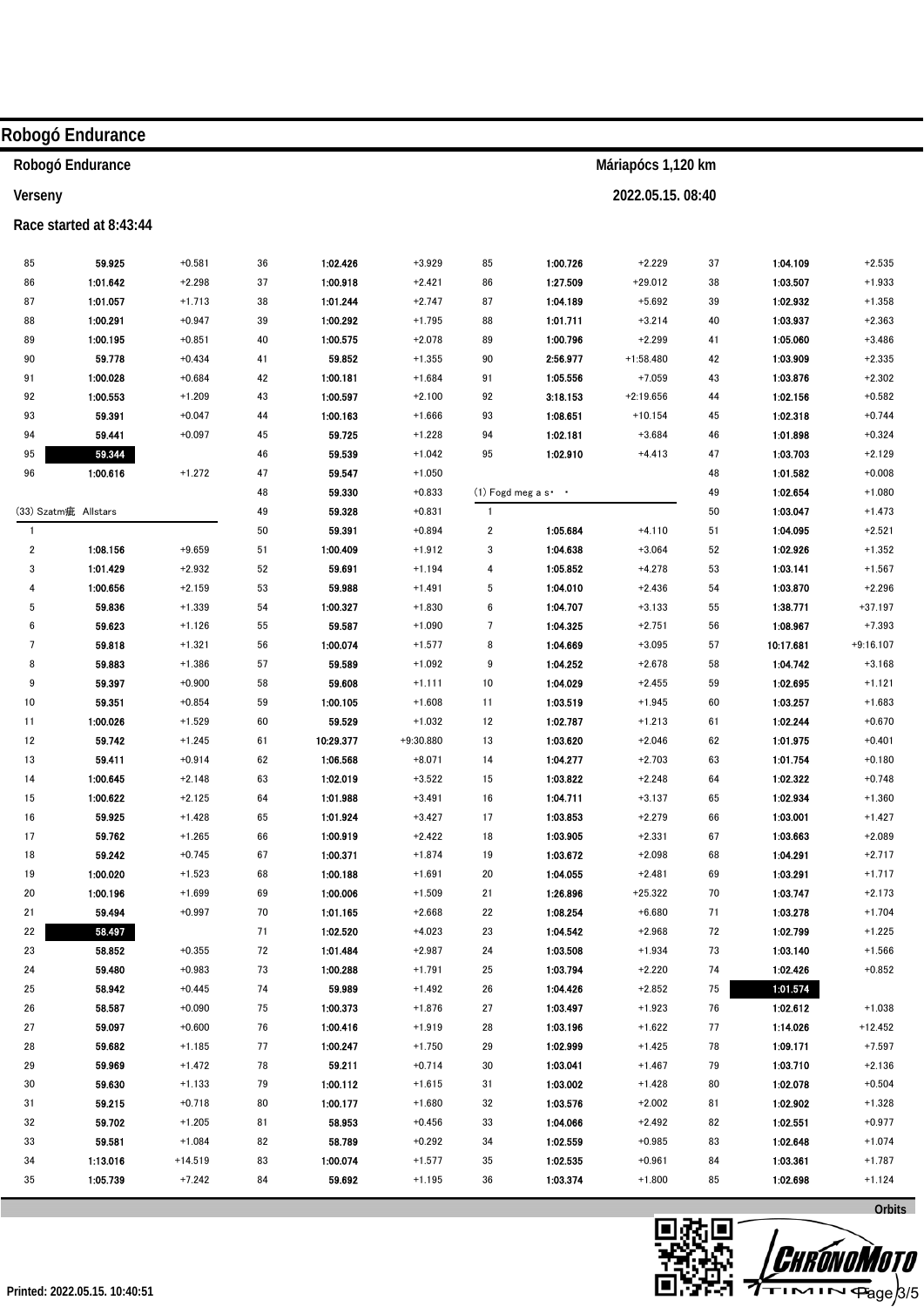|              | Robogó Endurance        |           |    |          |             |                         |                           |                    |                         |                         |           |
|--------------|-------------------------|-----------|----|----------|-------------|-------------------------|---------------------------|--------------------|-------------------------|-------------------------|-----------|
|              | Robogó Endurance        |           |    |          |             |                         |                           | Máriapócs 1,120 km |                         |                         |           |
| Verseny      |                         |           |    |          |             |                         |                           | 2022.05.15.08:40   |                         |                         |           |
|              | Race started at 8:43:44 |           |    |          |             |                         |                           |                    |                         |                         |           |
| 86           | 1:03.374                | $+1.800$  | 38 | 1:03.977 | $+0.198$    | 87                      | 1:05.229                  | $+1.450$           | 43                      | 1:00.187                | $+3.280$  |
| 87           | 1:02.260                | $+0.686$  | 39 | 1:04.036 | $+0.257$    | 88                      | 1:05.193                  | $+1.414$           | 44                      | 1:00.157                | $+3.250$  |
| 88           | 1:02.128                | $+0.554$  | 40 | 1:04.076 | $+0.297$    | 89                      | 1:04.482                  | $+0.703$           | 45                      | 59.649                  | $+2.742$  |
| 89           | 1:02.159                | $+0.585$  | 41 | 1:04.556 | $+0.777$    | 90                      | 1:04.906                  | $+1.127$           | 46                      | 1:02.938                | $+6.031$  |
| 90           | 1:01.735                | $+0.161$  | 42 | 1:05.054 | $+1.275$    | 91                      | 1:05.546                  | $+1.767$           | 47                      | 1:00.590                | $+3.683$  |
| 91           | 1:01.937                | $+0.363$  | 43 | 1:05.265 | $+1.486$    |                         |                           |                    | 48                      | 59.713                  | $+2.806$  |
| 92           | 1:02.077                | $+0.503$  | 44 | 1:04.953 | $+1.174$    |                         | (4) Hooligans Racing Team |                    | 49                      | 59.686                  | $+2.779$  |
| 93           | 1:01.609                | $+0.035$  | 45 | 1:04.186 | $+0.407$    | $\mathbf{1}$            |                           |                    | 50                      | 59.628                  | $+2.721$  |
| 94           | 1:02.419                | $+0.845$  | 46 | 1:04.519 | $+0.740$    | $\overline{\mathbf{2}}$ | 1:03.824                  | $+6.917$           | 51                      | 1:00.434                | $+3.527$  |
| 95           | 1:01.911                | $+0.337$  | 47 | 1:04.750 | $+0.971$    | 3                       | 1:02.383                  | $+5.476$           | 52                      | 59.687                  | $+2.780$  |
|              |                         |           | 48 | 1:04.680 | $+0.901$    | 4                       | 1:00.432                  | $+3.525$           | 53                      | 1:00.369                | $+3.462$  |
| (78) VHRT    |                         |           | 49 | 1:04.602 | $+0.823$    | 5                       | 59.418                    | $+2.511$           | 54                      | 59.676                  | $+2.769$  |
| $\mathbf{1}$ |                         |           | 50 | 1:04.739 | $+0.960$    | 6                       | 59.515                    | $+2.608$           | 55                      | 1:19.326                | $+22.419$ |
| 2            | 1:15.327                | $+11.548$ | 51 | 1:04.524 | $+0.745$    | 7                       | 1:00.414                  | $+3.507$           | 56                      | 1:01.857                | $+4.950$  |
| 3            | 1:13.455                | $+9.676$  | 52 | 1:05.110 | $+1.331$    | 8                       | 31:56.737                 | $+30:59.830$       | 57                      | 58.005                  | $+1.098$  |
| 4            | 1:13.890                | $+10.111$ | 53 | 1:05.045 | $+1.266$    | 9                       | 1:05.120                  | $+8.213$           | 58                      | 57.697                  | $+0.790$  |
| 5            | 1:13.878                | $+10.099$ | 54 | 1:23.053 | $+19.274$   | 10                      | 1:02.089                  | $+5.182$           | 59                      | 57.476                  | $+0.569$  |
| 6            | 1:14.195                | $+10.416$ | 55 | 9:55.181 | $+8:51.402$ | 11                      | 1:01.447                  | $+4.540$           | 60                      | 57.183                  | $+0.276$  |
| 7            | 1:13.294                | $+9.515$  | 56 | 1:09.433 | $+5.654$    | 12                      | 1:00.117                  | $+3.210$           | 61                      | 57.623                  | $+0.716$  |
| 8            | 1:13.907                | $+10.128$ | 57 | 1:07.087 | $+3.308$    | 13                      | 1:00.388                  | $+3.481$           | 62                      | 57.796                  | $+0.889$  |
| 9            | 1:13.007                | $+9.228$  | 58 | 1:07.532 | $+3.753$    | 14                      | 1:00.527                  | $+3.620$           | 63                      | 57.085                  | $+0.178$  |
| 10           | 1:15.529                | $+11.750$ | 59 | 1:07.193 | $+3.414$    | 15                      | 59.957                    | $+3.050$           | 64                      | 58.084                  | $+1.177$  |
| 11           | 1:12.431                | $+8.652$  | 60 | 1:07.015 | $+3.236$    | 16                      | 58.863                    | $+1.956$           | 65                      | 56.907                  |           |
| 12           | 1:13.170                | $+9.391$  | 61 | 1:08.424 | $+4.645$    | 17                      | 59.265                    | $+2.358$           | 66                      | 58.938                  | $+2.031$  |
| 13           | 1:15.581                | $+11.802$ | 62 | 1:07.163 | $+3.384$    | 18                      | 59.078                    | $+2.171$           | 67                      | 58.785                  | $+1.878$  |
| 14           | 1:27.950                | $+24.171$ | 63 | 1:06.964 | $+3.185$    | 19                      | 58.634                    | $+1.727$           | 68                      | 57.248                  | $+0.341$  |
| 15           | 1:08.669                | $+4.890$  | 64 | 1:06.843 | $+3.064$    | 20                      | 58.250                    | $+1.343$           | 69                      | 57.017                  | $+0.110$  |
| 16           | 1:05.966                | $+2.187$  | 65 | 1:06.005 | $+2.226$    | 21                      | 58.492                    | $+1.585$           | 70                      | 58.820                  | $+1.913$  |
| 17           | 1:05.997                | $+2.218$  | 66 | 1:06.605 | $+2.826$    | 22                      | 57.750                    | $+0.843$           | 71                      | 1:08.357                | $+11.450$ |
| 18           | 1:05.636                | $+1.857$  | 67 | 1:06.053 | $+2.274$    | 23                      | 59.724                    | $+2.817$           |                         |                         |           |
| 19           | 1:05.494                | $+1.715$  | 68 | 1:08.530 | $+4.751$    | 24                      | 58.058                    | $+1.151$           |                         | (10) VristenVeryBigTeam |           |
| 20           | 1:05.223                | $+1.444$  | 69 | 1:06.519 | $+2.740$    | 25                      | 58.855                    | $+1.948$           | $\mathbf{1}$            |                         |           |
| 21           | 1:04.458                | $+0.679$  | 70 | 1:06.901 | $+3.122$    | 26                      | 58.017                    | $+1.110$           | $\overline{\mathbf{c}}$ | 1:09.288                | $+5.443$  |
| 22           | 1:04.617                | $+0.838$  | 71 | 1.05.287 | $+1.508$    | 27                      | 57.348                    | $+0.441$           | 3                       | 1:09.260                | $+5.415$  |
| 23           | 1:05.274                | $+1.495$  | 72 | 1:05.522 | $+1.743$    | 28                      | 59.385                    | $+2.478$           | 4                       | 1:09.156                | $+5.311$  |
| 24           | 1:05.112                | $+1.333$  | 73 | 1:05.606 | $+1.827$    | 29                      | 58.934                    | $+2.027$           | 5                       | 1:08.904                | $+5.059$  |
| 25           | 1:05.033                | $+1.254$  | 74 | 1:05.556 | $+1.777$    | 30                      | 59.056                    | $+2.149$           | 6                       | 1:09.271                | $+5.426$  |
| ${\bf 26}$   | 1:06.027                | $+2.248$  | 75 | 1:06.353 | $+2.574$    | 31                      | 9:54.413                  | $+8:57.506$        | $\overline{7}$          | 1:09.296                | $+5.451$  |
| 27           | 1:05.846                | $+2.067$  | 76 | 1:06.048 | $+2.269$    | 32                      | 1:04.603                  | $+7.696$           | 8                       | 1:09.879                | $+6.034$  |
| 28           | 1:04.695                | $+0.916$  | 77 | 1:04.578 | $+0.799$    | 33                      | 1:02.590                  | $+5.683$           | 9                       | 1:07.864                | $+4.019$  |
| 29           | 1:04.821                | $+1.042$  | 78 | 1:05.330 | $+1.551$    | 34                      | 1:02.762                  | $+5.855$           | 10                      | 1:07.574                | $+3.729$  |
| 30           | 1:04.205                | $+0.426$  | 79 | 1:06.115 | $+2.336$    | 35                      | 1:02.430                  | $+5.523$           | 11                      | 1:07.580                | $+3.735$  |
| 31           | 1:03.862                | $+0.083$  | 80 | 1:06.177 | $+2.398$    | 36                      | 1:02.320                  | $+5.413$           | 12                      | 1:07.093                | $+3.248$  |
| 32           | 1:04.205                | $+0.426$  | 81 | 1:04.432 | $+0.653$    | 37                      | 1:01.911                  | $+5.004$           | 13                      | 1:07.809                | $+3.964$  |
| 33           | 1:03.779                |           | 82 | 1:05.163 | $+1.384$    | 38                      | 1:00.430                  | $+3.523$           | 14                      | 1:07.051                | $+3.206$  |
| 34           | 1:04.205                | $+0.426$  | 83 | 1:05.555 | $+1.776$    | 39                      | 1:00.731                  | $+3.824$           | 15                      | 1:07.030                | $+3.185$  |
| 35           | 1:05.824                | $+2.045$  | 84 | 1:05.883 | $+2.104$    | 40                      | 1:00.097                  | $+3.190$           | 16                      | 1:07.190                | $+3.345$  |
| 36           | 1:04.630                | $+0.851$  | 85 | 1:05.177 | $+1.398$    | 41                      | 1:00.885                  | $+3.978$           | 17                      | 1:06.287                | $+2.442$  |
| 37           | 1:04.314                | $+0.535$  | 86 | 1:06.041 | $+2.262$    | 42                      | 1:00.232                  | $+3.325$           | 18                      | 1:05.384                | $+1.539$  |
|              |                         |           |    |          |             |                         |                           |                    |                         |                         | Orbits    |



**ww.miloro Licensed to: Hungary** 

<del>P</del>age/4/5